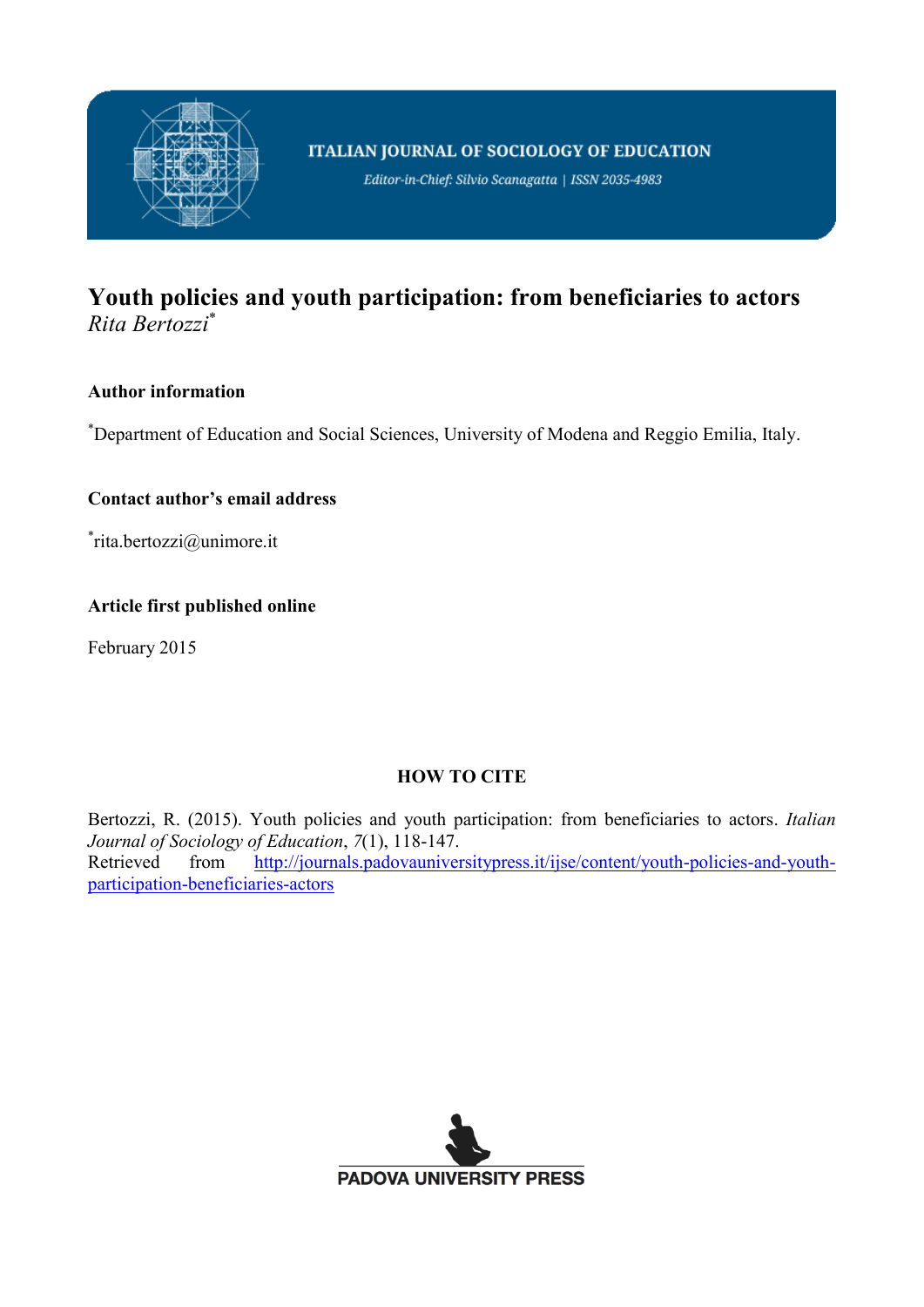# **Youth policies and youth participation: from beneficiaries to actors**

*Rita Bertozzi\**

 $\overline{a}$ 

*Abstract:* Recent research shows that young people tend to be scarcely involved in political matters, thus remaining invisible. There are indeed forms of youth activism, but they tend to involve different ways of participation. Participation has gradually become a more central issue at the political level, but the question remains of its relevance from the point of view of young people. Youth work is a privileged setting for the analysis of youth involvement. The paper first reviews the Italian debate on youth participation and youth policies. Secondly, it focusses on two contexts of informal aggregation in the Emilia Romagna region, to assess their value in terms of participatory experience, non-formal education and youth work. The analysis highlights how youth work experiences enable young people to participate more actively in social life, as they promote critical awareness and empowerment. Collective motivation also plays an important role, since acting together allows more vulnerable individuals and groups to gain more strength and power.

 $\mathcal{L}_\text{max}$  and  $\mathcal{L}_\text{max}$  and  $\mathcal{L}_\text{max}$  and  $\mathcal{L}_\text{max}$ 

*Keywords:* youth participation, youth agency, immigrant young people, mafia

 $\mathcal{L}_\text{max}$ 

<sup>\*</sup>Department of Education and Social Sciences, University of Modena and Reggio Emilia, Italy. E-mail: rita.bertozzi@unimore.it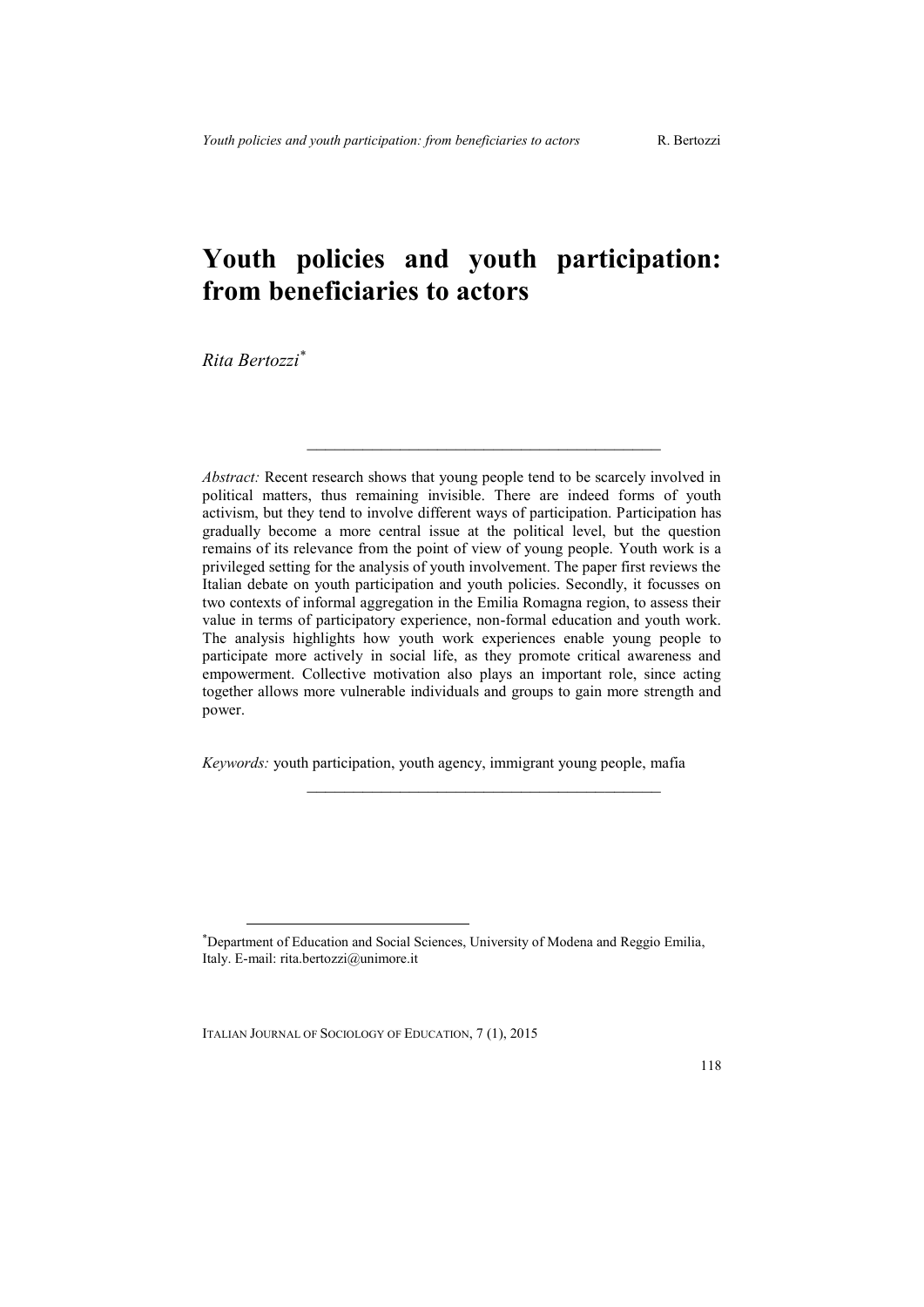### **Youth agency in youth policies**

In recent years, the issue of participation has become a cornerstone of national and international youth policies. As noted by Walther and others (2002, p. 9) "All European States try to relate policies addressing youth to the principles of participation and active citizenship". Participation is seen as innovating and reinforcing active citizenship. Thus, the concepts of participation and active citizenship have been analyzed in a complementary relationship (Walther et al., 2002; Cuconato & Walther, 2009).

This issue is not just about young people, because the establishment of a model of active welfare in the broader area of social policies (Lodigiani, 2008) has placed increasing emphasis on subjects' agency and on the relationship between activation and empowerment. Activation is considered one of the levers for creating individual paths to emancipation, and becomes "synonymous with participation in the production of welfare and with the exercise of civil, political as well as social rights" (Lodigiani, 2008, p.82). Empowerment increases personal resources and the ability to bring about personal and social change, which should therefore stimulate active participation. This perspective fundamentally sees citizens as social actors and leading players in defining their needs and finding answers to them.

At the same time, several studies point to the need to combine subjects' agency with social and cultural structures (Besozzi, 2012; Walther, 2012; Walther et al., 2002). In line with M. Archer's (1997) morphogenetic approach, individual decision-making is seen as a two-way relationship with structural constraints in the larger context.

These reflections are also relevant for the debate on youth policies in Europe and in Italy. The concepts of agency and empowerment, in fact, have gradually informed policies aimed at young people as well. In Italy there has been a shift from prevention policies to promotion policies, up to the most recent participatory policies. The latter aim at involving the youth not only in making decisions about national and local policies towards them, but also in implementing and evaluating them (Mesa, 2010; Govoni & Marinuzzi, 2011; Scardigno & Manuti, 2011; Bertozzi, 2012).

The evolution of Italian policies on youth is clearly summarized by Mesa (2010). He identifies four stages: the pioneering season of the seventies; the emergency measures of the eighties and early nineties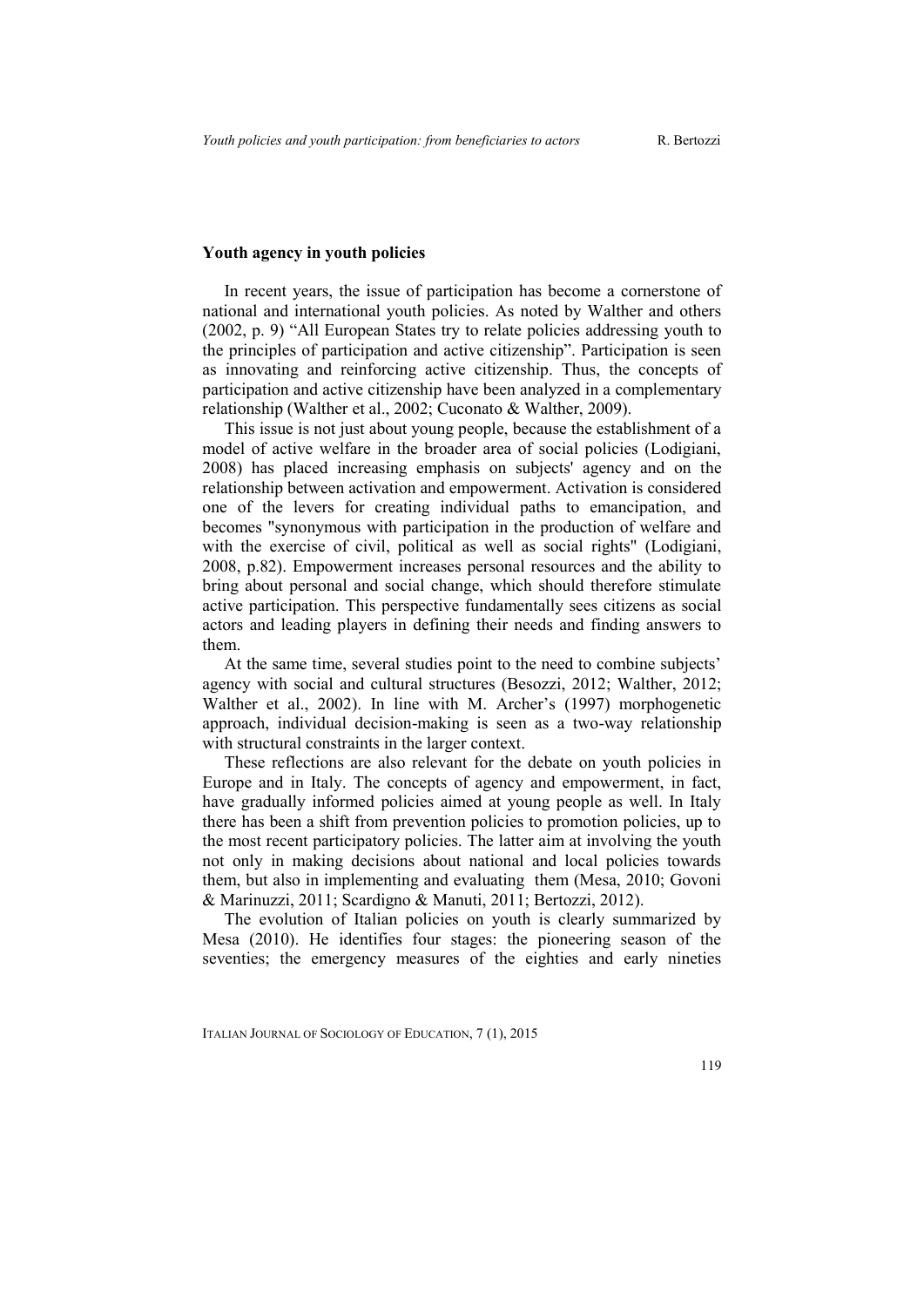focused on prevention, although various regions of Central-Northern Italy were already beginning to adopt laws promoting participation; the nineties with a decrease of national attention towards young people<sup>1</sup> and a scarcity of participatory processes; until the final phase involving a more comprehensive approach to youth policies (since 2006), in which participation is mainly seen as a support in the transition to adulthood (housing and working independence, commitment to education, political participation).

However, as of today a systematic overall policy is still lacking, there are few associations representing the interests of young people and few places where these people can actually participate (Mesa, 2010). More attention to issues of participation has been paid in regional and local policies, albeit with significant local differences.

This change of policy has been driven by a paradigmatic change in how young people are perceived - from a potential problem (vulnerable, at risk of social exclusion) to a resource (Walther et al., 2002; IARD, 2001). In fact, in Italy these two views coexist, but awareness of youth's potential has grown - a trend shared by all European countries that in recent years have implemented policies for young people (Mesa, 2010; IARD, 2001).

Walther and others (2002) however believe that the 'resource' metaphor may not be fully appropriate on a political level, as it evokes a conformity to norms, values and standards set by the (adult) society without involving young people themselves. Walther (2012) thus suggests adopting a biographical perspective, which looks at young people as subjects, cocitizens and co-actors of social integration, in order to appreciate the many activities, decision-making processes and negotiations they carry out in their everyday life and which may be underestimated.

These critical remarks brings to the fore the central issue of intergenerational relations and of an Italian society in which young people are still struggling to get out of a social limbo where they remain for a long time before their specific contribution is acknowledged in order to gain full citizenship. Simply reporting this growing attention paid by political institutions towards young people's participation in decision-making is therefore insufficient. Young people' agency must be analyzed in relation

ITALIAN JOURNAL OF SOCIOLOGY OF EDUCATION, 7 (1), 2015

<sup>&</sup>lt;sup>1</sup> Important laws on the promotion of children and adolescents were approved in the 90s, such as L. 285/97.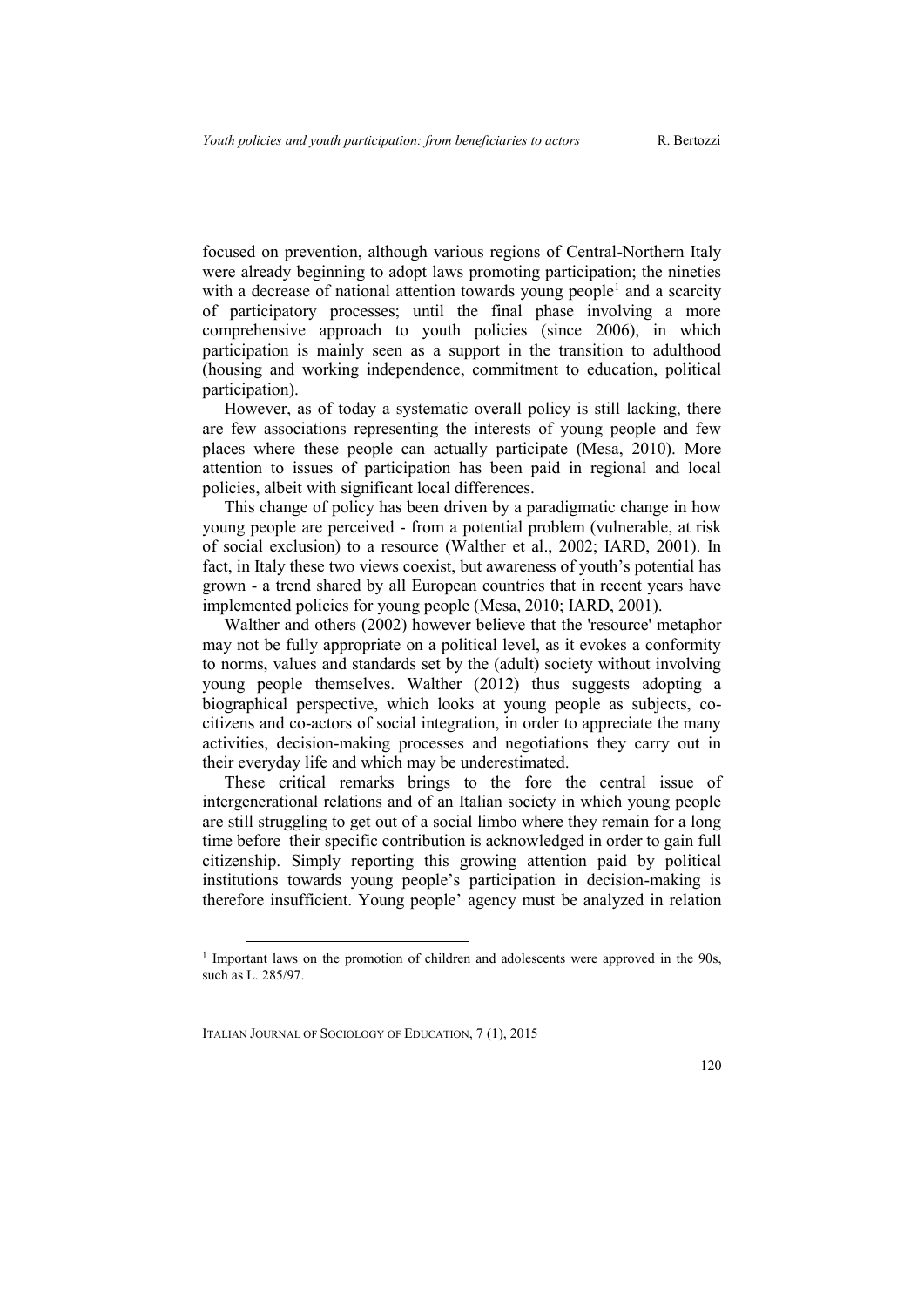to social structures, to the opportunities and constraints of specific life conditions, to local contexts and to the relationships with adults (Besozzi, 2009; Baraldi, 2008; Belotti, 2010; De Luigi, 2012). "How and why the actor makes choices has to do with both sociocultural influences and subjective perceptions (...) The child is a social actor with relevant and localized agency" (Stoecklin, 2013, pp. 454-446). Local contexts and policies, the family's cultural and social capital and generational order (Belotti, 2000), all shape in many ways everyday experiences and power relations between generations. Attention must thus be paid both to the social context and to individual reflexivity (Stoecklin, 2013).

Analysis of youth policies brings to the fore another distinction, that between participation as a goal and participation as a policy-inspiring principle (Walther et al., 2002). In the first case, young people are considered to be passive and thus beneficiaries of compensatory and coercive policies which seek participation as an end, but that hardly reach it. In the second case, the focus is on situated needs and on the heterogeneity of experiences, on processes of exchange and dialogue with others, so that active involvement becomes a way of establishing relationships among generations across a variety of life contexts (Scardigno & Manuti, 2011).

"On a *policy level* a broad understanding of participation implies to refer to young people as co-citizens rather than postponing citizenship rights to uncertain future and to include all choices and decisions regarding the individual biography in the framework of public institutions" (Cuconato  $\&$ Walther, 2009, p. 9).

Another issue in current research has to do with the concepts of actor and agency, which can finally be interpreted both as individual rights of the person and as applying to young people as a social group (Zermatten, 2009). The 'Council of Europe Recommendation on the Participation of Children and Young People under the Age of 18 (2012)' states that: "Participation is about individuals and groups of individuals having the right, the means, the space, the opportunity and, where necessary, the support to freely express their views, to be heard and to contribute to decision making on matters affecting them, their views being given due weight in accordance with their age and maturity".

Young people's citizenship implies full recognition of their individual rights but also of their role in social context. Recent research shows that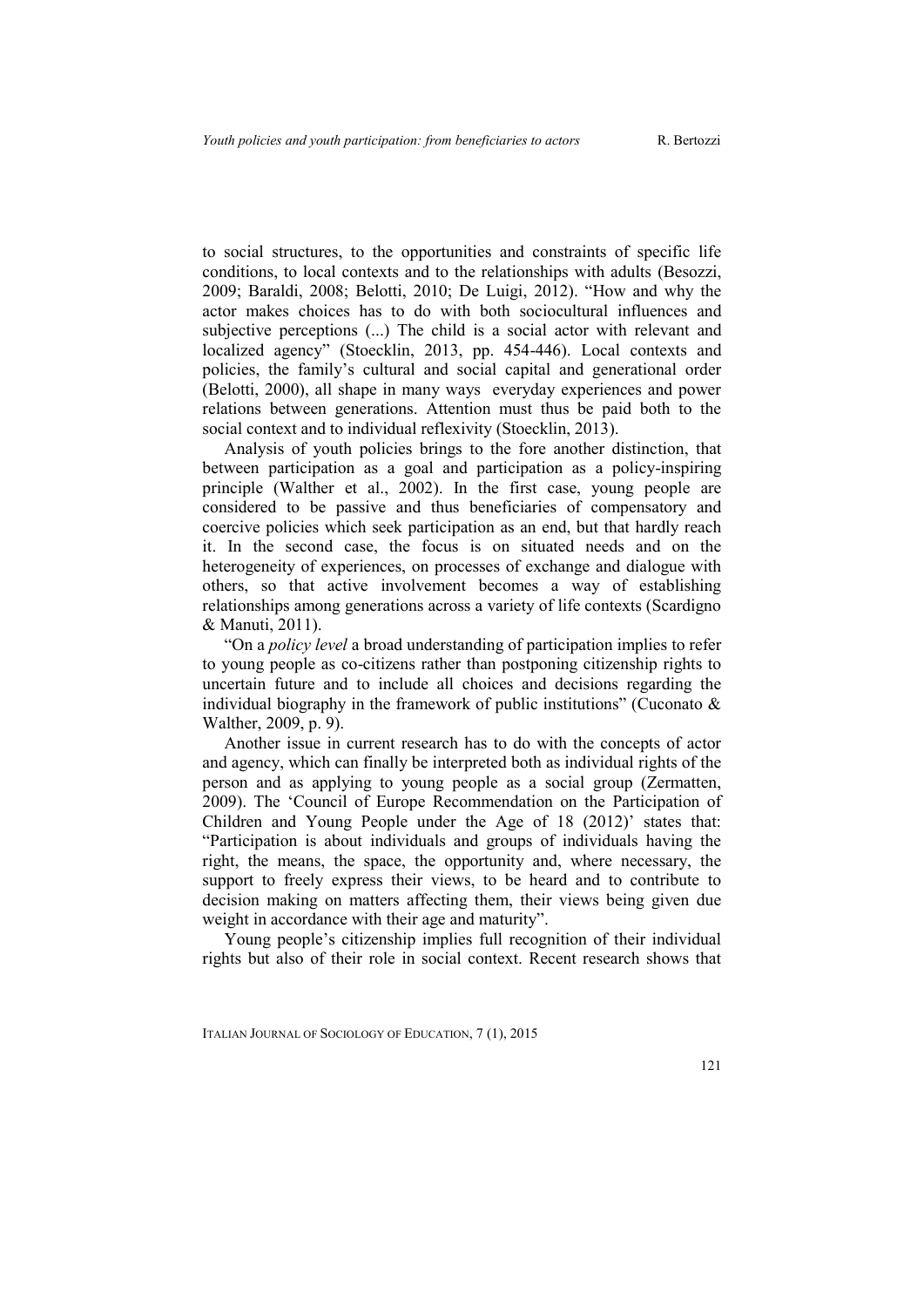young people are agents of social change "regardless of how other societal actors address them" (Walther, 2012, p. 36). Even without being mobilized, young people act, "but in most cases not where institutional actors are looking because there are no societal spaces where young people can negotiate their agency" (Walther, 2012, p. 36).

In sum, participation has gradually become a more central issue at the political level, but the question remains of its relevance from the point of view of young people. How are participatory actions exercised? Do young people feel recognized as social actors, taking decisions and responsibility?

### **Youth participation in Italy: ways and challenges**

Many studies report changes in youth conditions over the past decades (IARD, 2001; Merico, 2004; Buzzi et al., 2007, 2002; Rauty, 2008). In De Luigi's synthesis (2012, p.42), youth studies have used the navigation metaphor to represent the conditions under which young people today must constantly choose and build their own biographies, often without wellestablished references. Changes in the demographic and geopolitical setting, too, have influenced the political socialization of new generations and have created new arenas of participation.

The studies that have explored these themes have long focused on the political dimension of participation and have found a growing invisibility of the youth, alienation and disaffection with the political system, and a widespread disengagement (Buzzi et al., 2007, 2002; Cesareo, 2005; Cartocci, 2002; De Luigi, 2007; De Luigi et al., 2004). The White Paper on Youth published by the European Union in 2001 has highlighted the lack of interest among young people towards traditional forms of participation in public life. In fact, political concern with issues of participation has grown precisely with the aim to counteract this decline in youth participation in the public sphere (Colombo, 2008). However, alongside these more pessimistic outlooks, alternative interpretations have been advanced that highlight new ways of engagement and the need to rethink participatory processes. Actually, if on the one hand there is a widespread decline of traditional political participation, on the other hand different forms of civic and social participation, even among young people, are emerging (Zani et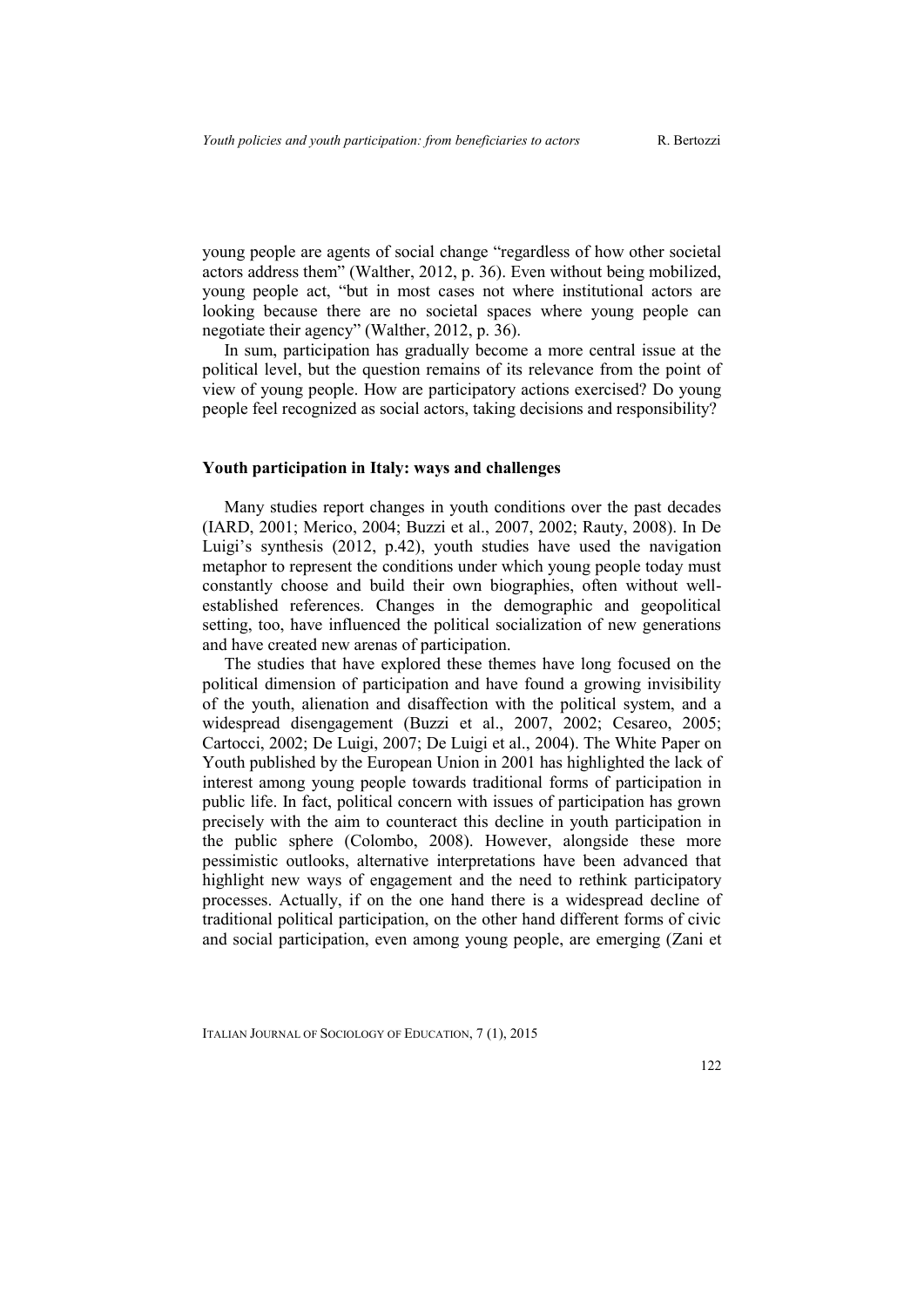al., 2011; Lavanco & Varvieri, 2007; Diamanti, 1999; Scardigno & Manuti, 2011).

We thus need to start by looking at how the notion of participation can be articulated in various interpretive categories. The typology proposed by Ekman and Amna (2009) for analyzing different forms of social engagement in politics and society is particularly useful, as it seeks to capture "*all* types of political behaviour that we would consider to be of relevance when analysing civic engagement and political participation" (Ekman & Amna, 2009, p.294). The typology distinguishes among:

- *Manifest political participation*. It includes formal political participation (traditional forms of political participation) and activism (legal or illegal extra-parliamentary political participation, or forms of protest).

- *Civil participation* (latent political participation). It includes social involvement (attention to social and political themes, which is a precondition for political interest) and civic engagement (actions taken to influence some situations in society).

- *Non-participation* (disengagement). It includes anti-political or apolitical forms.

These behaviors can be observed both on an individual and a collective level. This typology is useful because it allows to identify a variety of behaviors, not necessarily apolitical, and to distinguish formal involvement from pre-political or non-conventional involvement. It has already been used by Zani, Cicognani and Albanesi (2011) to investigate the participation of young people in Italy.

Other scholars distinguish forms of participation according to the benefits and potential empowerment of recipients in the decision-making processes taking place in institutions, policies, programs (Arnstein, 1969; Cucca, 2008; Mortari, 2008; Sebastiani, 2007). In such cases, different "ladders of participation" (Hart, 1992; Lansdown, 2009; Fletcher, 2011; Thomas, 2002; Stoecklin, 2013) have been proposed and applied to the participation of children and young people. In these interpretive frameworks, a distinction is made between situations of non-participation, such as manipulation, decoration, tokenism, and a range of participation forms, like consultative participation, collaborative participation, youth-led and youth-adult participation equity. In Italy, these participation scales have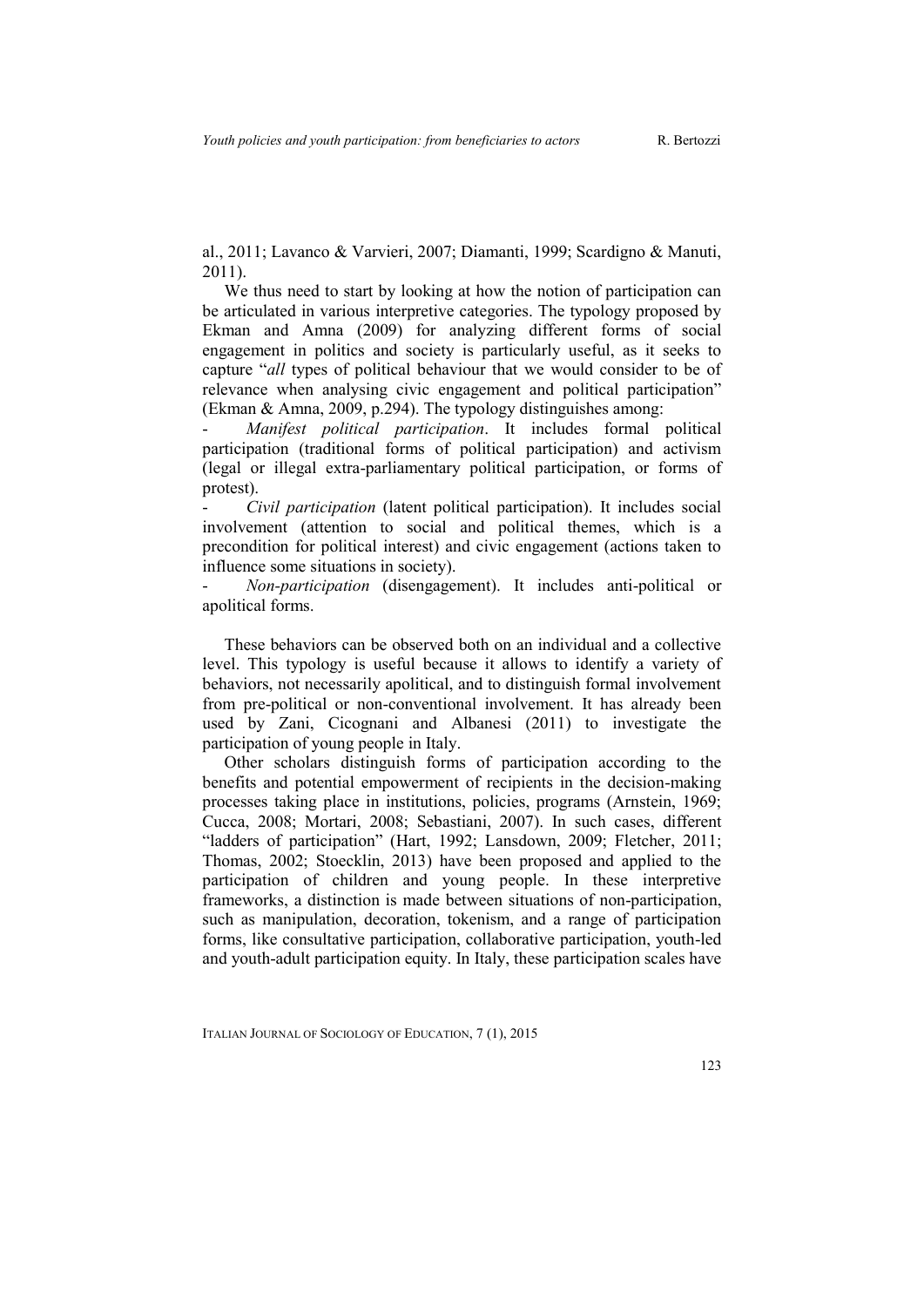spurred reflection on what participation is and what it is not, leading to the observation that consultative participation is more widespread than other (higher) levels (Baraldi, 2008; Bertozzi, 2012; Bianchi & Campioni, 2010).

In these scales, the adult-child relationship is central. Some, however, see power as a zero-sum game, where more power by the youth corresponds to less power for adults (Franklin, 1997, as cited in Wyness, 2013); others opt for a more relational approach, where adult-child interdependence brings maximum benefits to both parties when their respective roles and positions are acknowledged (Wyness, 2013). This latter viewpoint calls for "bringing adults back into the analysis" (Wyness, 2013), because adults play a fundamental role in defining young people's possibilities for active participation. As several studies show, young people often feel that they are not listened to by adults and therefore have little decision-making power (Bequet, 2009; Cuconato & Walther, 2009; Wyness, 2013; Stoecklin, 2013). Research on how participation is perceived by young people and adults shows that there are different points of view. For the youth, active citizenship means "conditional participation", accompanied by feelings of resignation, issue-oriented commitment, fluid membership, with a prevalence of individual forms of involvement, glocal and everyday participation, aimed at achieving small changes in everyday interactions. Adults mostly prize classic forms of involvement, which leads them to define youths as disengaged or engaged in 'unsuitable' ways (Pitti, 2013). There are thus many reasons why intergenerational relationships are crucial in analyzing young people's civic engagement.

These classifications are useful tools for interpreting the Italian situation, for they show how various forms of political and civic participation may coexist and how young people may be involved in decision-making at various levels (Eurobarometer, 2007, 2011; ICCS, 2009; Zani et al., 2011; Buzzi et al., 2007; Diamanti, 1999; Beck, 2000; Colombo, 2008; ANCI, 2009). As pointed out by Marini (2013), mobilization occurs nowadays mostly on individual instances, more limited in time and with fewer ideological implications, through concrete initiatives whose effects can be tangibly assessed. It is a pragmatic form of participation, involving relational aspects, contact with other people and targeted intervention. Cultural and sports events are the areas of greatest participation, followed by initiatives related to one's territory and to volunteer organizations, or other actions increasing social capital. Political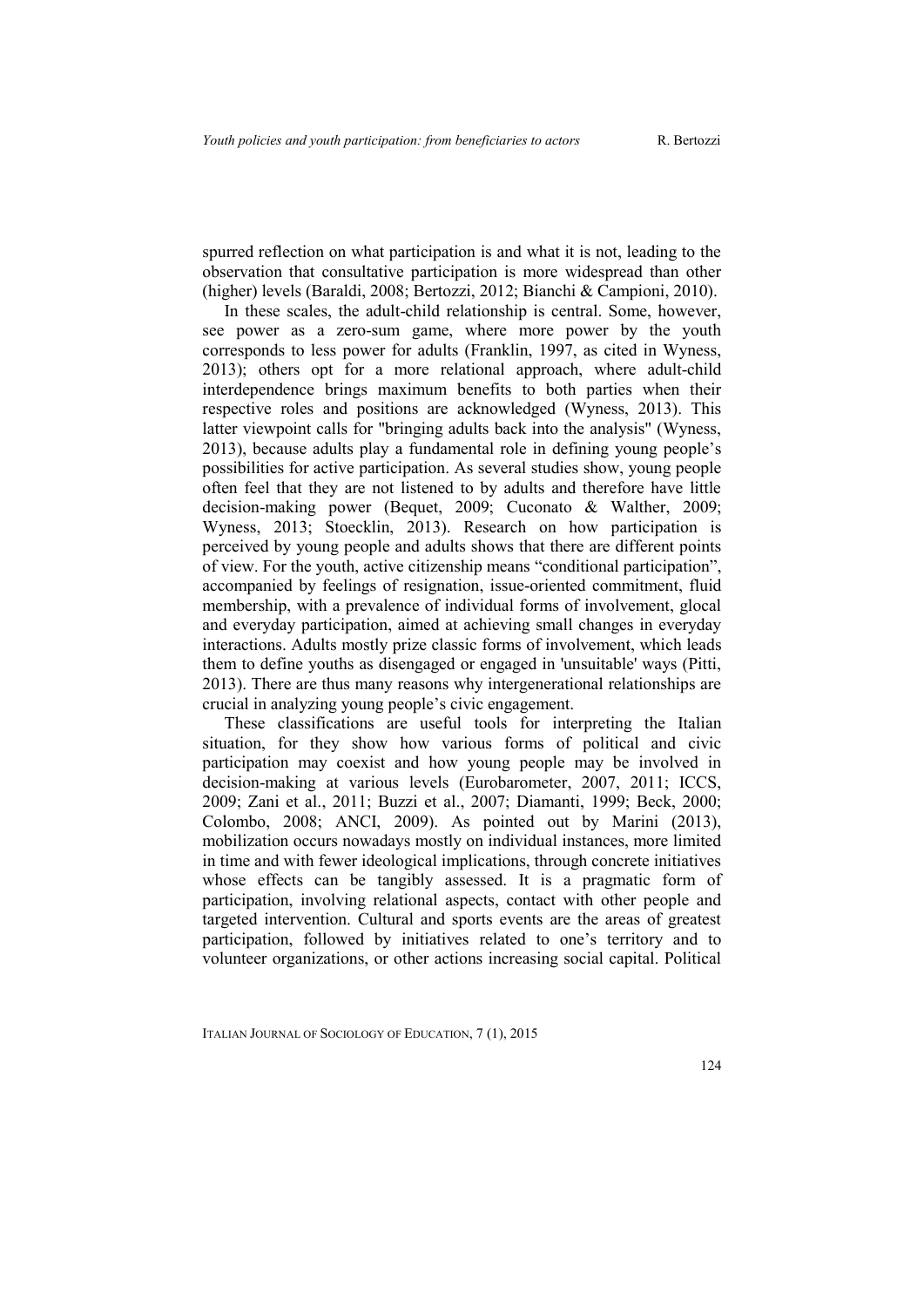activities are less frequent, and even among young people there is a growth of plural, occasional and non-continuous forms of participation, rather than exclusive militancy or absenteeism.

Research on youth carried out in Italy also stresses the importance of structural constraints in defining forms of participation, such as the opportunities offered by local policies and agencies, social and cultural capital, gender, age and ethnicity (Besozzi, 2009; De Luigi, 2007, 2012; Cesareo, 2005; Abruzzese, 2005; Scardigno & Manuti 2011; Zani et al., 2011). Participatory processes are thus accessible at different levels and in different ways, which implies a risk that the most marginalized subjects become even more excluded (Tidsall, et al., 2008).

Ethnicity is for example one of the factors that can negatively affect participation, and it is in turn intertwined with gender, levels of participation in the community, religious affiliation, socio-economic and cultural levels, generational status. Some research (Zani et al., 2011) shows that young migrants do not have the same opportunities to participate: the main obstacles are issues of citizenship, the risk of stigmatization in case of protest actions, generational clashes, as well as scarcity of financial resources in comparison with Italians peers. Civic and community-level forms of participation are more common for this group, such as intercultural festivals, artistic and cultural activities or associations based on ethnic and cultural diversity. There is however a considerable difference between the first and second generation, with the latter often being more active on a civic and political level, probably as an effect of their perception of discrimination in the host society.

A second important set of factors analyzed by several scholars concerns the motivations and effects of participatory processes. Studies show a positive and bi-directional association between participation and sense of community, understood as "the perception of a sense of belonging to the community and of the existence of significant emotional ties, opportunities to satisfy one's own needs and to have an influence" (McMillan & Chavis, 1986, as cited in Zani et al., 2011, p. 92). Research with adolescents and youths (Cicognani & Zani, 2009; Zani & Cicognani, 2007; Chiessi, Cicognani & Sonn, 2010) shows that being able to have an impact on the local community strengthens one's sense of community and promotes more effective participation; furthermore, membership in organized groups such as associations strengthens the bond between young people and the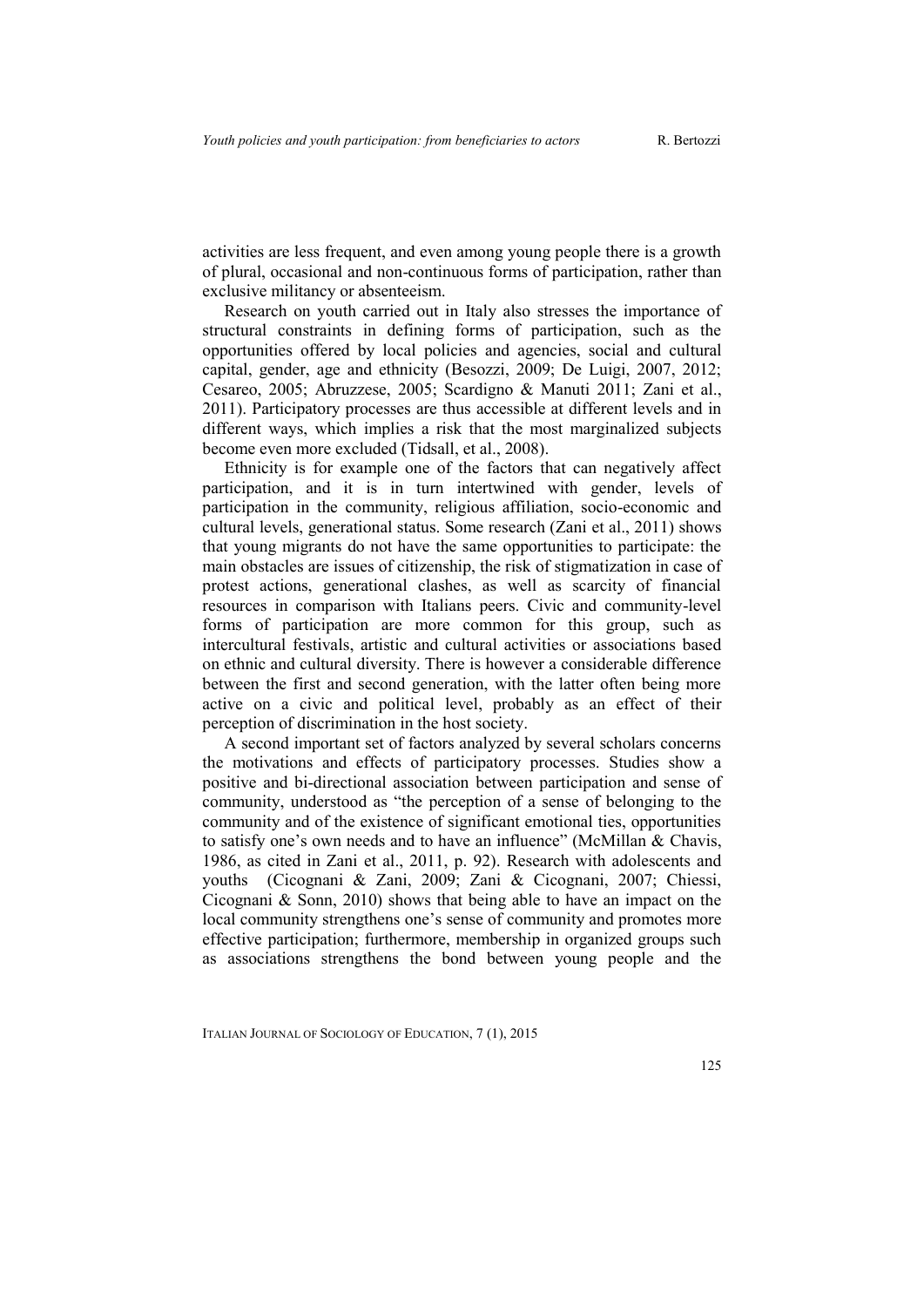community, thereby affecting their inclination towards civic participation. Civic participation and sense of community, in turn, have a positive impact on social well-being **–** young people who are most involved at a politicalcultural level perceive a greater appreciation of their contribution to the community. Involvement in civic/ voluntary organizations is also positively related to sense of community in young immigrants (Zani et al., 2011; Cicognani & Zani, 2007).

Three types of motivations to participate in a collective action are widely analyzed in the literature (Cicognani & Zani, 2011): perceived injustice, identification with a group and perceived effectiveness in solving a group's problems. Participation depends in any case on three criteria: the ability to participate (which is related to age, competencies, sense of responsibility, social and interpersonal skills etc.); formal and non formal opportunities to participate afforded by the context; individuals' and groups' interest/motivation/ commitment (Zani & Cicognani, 2007).

Simmons and Birchall, still analyzing motivations, develop the Mutual Incentives Yheory (MIT), considering both collective as well as individual factors involved in participation (Prout et al., 2006). Their research shows that collective incentives play the most important role in motivations to participate, and that "with continuing participation, people's collectivistic motivations are reinforced and their commitment to the group develops" (Prout et al., 2006, p. 82). Individual and collective motivations are not the sole reasons why people participate, but the analysis should also include other aspects of the participation context. The Authors use the "participation chain" metaphor to include resources (time, money, skills, confidence), modes of mobilization and participation dynamics. Few studies look at these full range of factors to understand children's motives for participation. Thus MIT and the participation chain may be helpful to interpret children's participation, that is, the trade-off between individual and collective benefits, whether the latter lead to different types of participation, how participatory experiences change over time and to what extent they are influenced by different resources, skills, ways of involvement, opportunities for participation and possibilities to achieve change.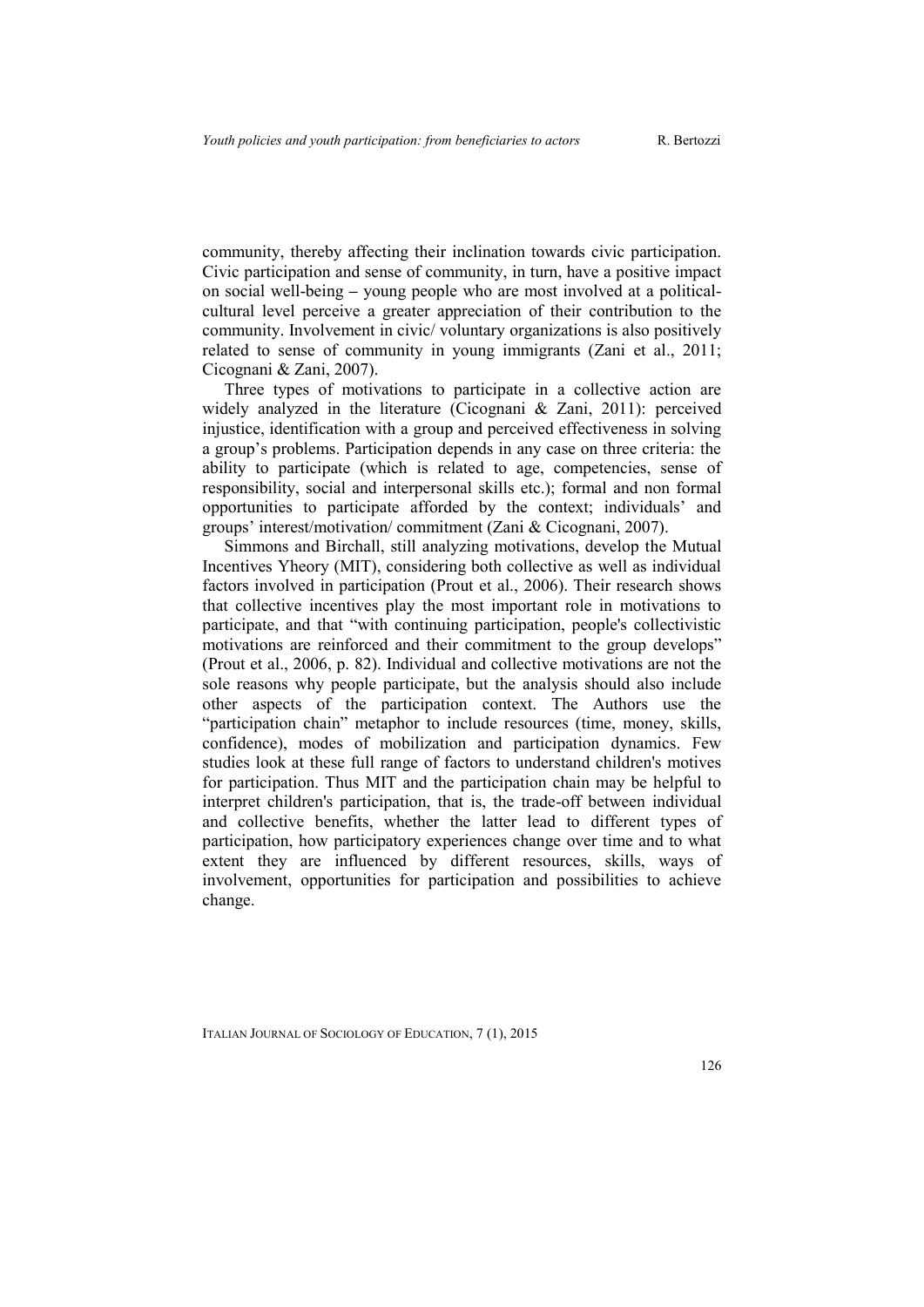#### **Youth work, non-formal education and youth participation**

The term 'participation' takes a number of meanings in different social and political arenas.

Social and civic participation are promoted in sectors including youth associations or public youth work (Walther et al., 2002). "Youth work provides (albeit limited) spaces which young people can actively shape – and thus feel empowered" (Walther et al., 2002, p. 44).

Youth work is a privileged setting for the analysis of youth participation and non-formal education, as in it young people come together and share a project, associational life, self-government, recreational and educational activities (Verschelden et al., 2009; Davies, 2005; Smith, 2013).

Over the last decade, the European Union and the Council of Europe have progressively recognized youth work as a way of providing specialized non-formal education for the youth. The educational methods of youth work place particular emphasis on the centrality of the learner and the voluntary nature of participation (Salto-Youth, 2012), on informal learning that may occur spontaneously during leisure time and on social and emotional learning experiences (Morciano & Scardigno, 2014).

A main feature of youth work is therefore the union between leisure experiences and learning opportunities: recreational activities are combined with activities on identity, values, ethical issues and with actions with political impact. Morciano and Scardigno (2014) also argue that youth work can be a tool to achieve a more equitable distribution of opportunities among young people and to reduce social inequalities. However, for this to happen one must make sure that youth work services do not involve only those youths who are the most capable, motivated and supported by the family. In Coussée's words " the risk is that youth work that works is not accessible, and accessible youth work does not work" and "it is not youth work that produces active, healthy, well achieving citizens, but active citizens that create youth work" (Coussée, 2008, cited by Morciano & Scardigno, 2014, pp. 30-31). For this reason, it is essential to maintain a dual focus on individual agency and abilities and on structural opportunities. These authors apply reflexivity theory to educational processes and stress the individuals' ability to influence their own life trajectory, while at the same time modifying existing social structures (Morciano & Scardigno, 2014). In this sense, youth work must create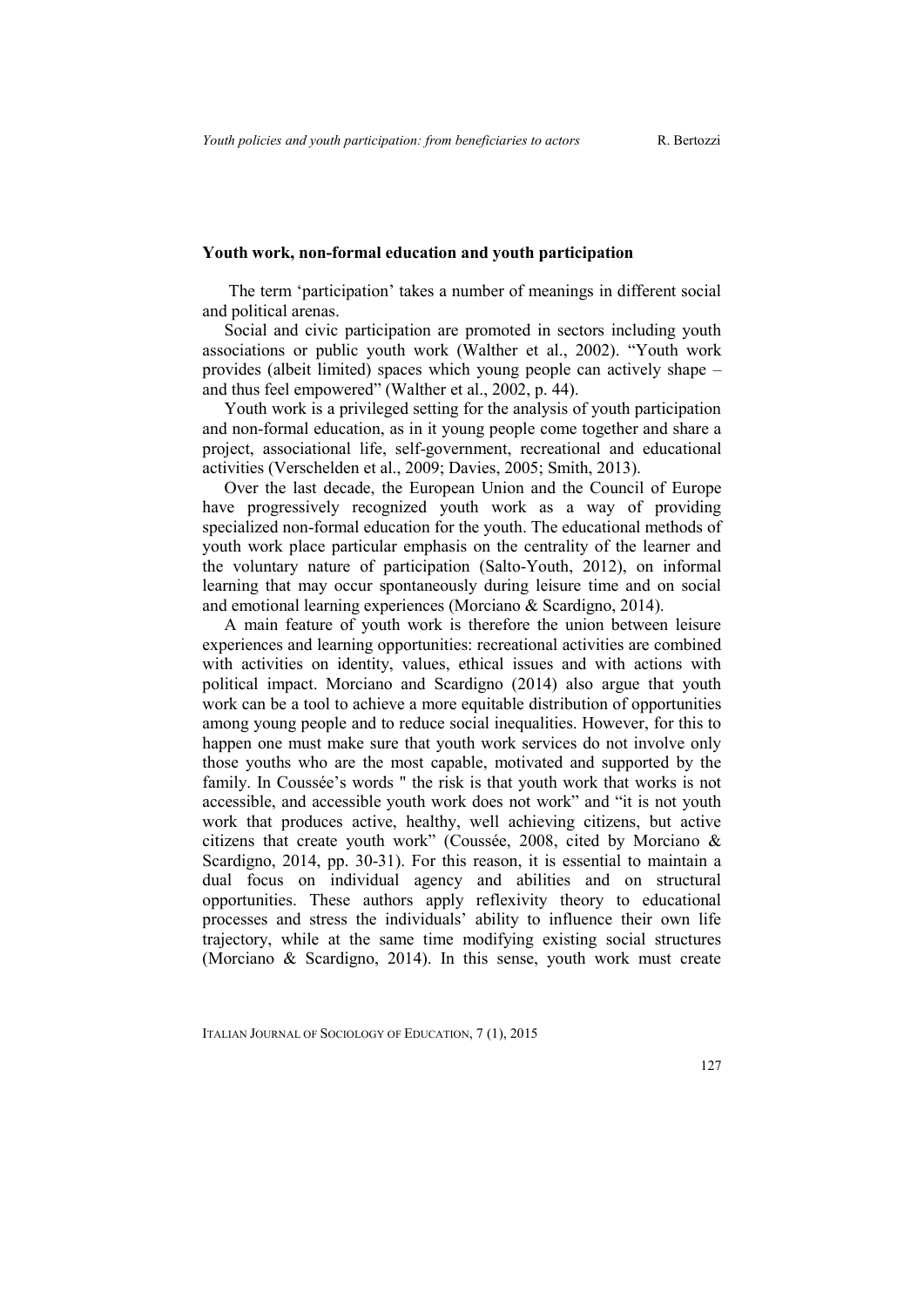"spaces and opportunities in which young people can acquire a critical understanding of the relationship between different living conditions (present and future) and the functioning of the existing social and economic system in order that they are able to express any disagreement in a constructive manner" (Morciano & Scardigno, 2014, p. 39).

Viewing young people as active agents in society leads one to consider youth civic engagement. The concept of civic engagement is closely related to that of active citizenship and has been defined as "individual or collective actions in which people participate to improve the well-being of community or society in general, and which provide opportunities for reflection" (Innovations in Civic Participation, 2010, p. VI). Civic education has been seen as an important type of non-formal education, because it provides a "mechanism for honing knowledge, skills, relationships, and commitments that contribute to young people's effectiveness as individuals and as contributing citizens" (Shaw et al., 2012, p. 36).

The 2012 Policy Forum *Engaging Youth in Planning Education for Social Transformation* highlighted the benefits that youth civic engagement brings about through non-formal education. Civic engagement is seen as crucial for social support, resilience, social interaction and positive youth development (Shaw et al., 2012). Its positive consequences include affiliation and commitment to the youth community, feelings of selfefficacy, a sense of identity and good behaviors in youth. For example, as regards social support, research shows that in civic engagement activities young people are not only actively involved in civic society, but also contribute to it by supporting others, and these hidden supports are the most significant for young people (Shaw et al., 2012).

### **Two case studies in the Emilia Romagna region: TogethER and Cortocircuito**

Youth associations display the civic engagement and are one of the main objects of regional policies. The Emilia-Romagna Region has been investing in this area for many years, encouraging youth aggregation by funding activities and services and through the development of youth centers. In 2007, the Region signed a Framework Agreement for youth

ITALIAN JOURNAL OF SOCIOLOGY OF EDUCATION, 7 (1), 2015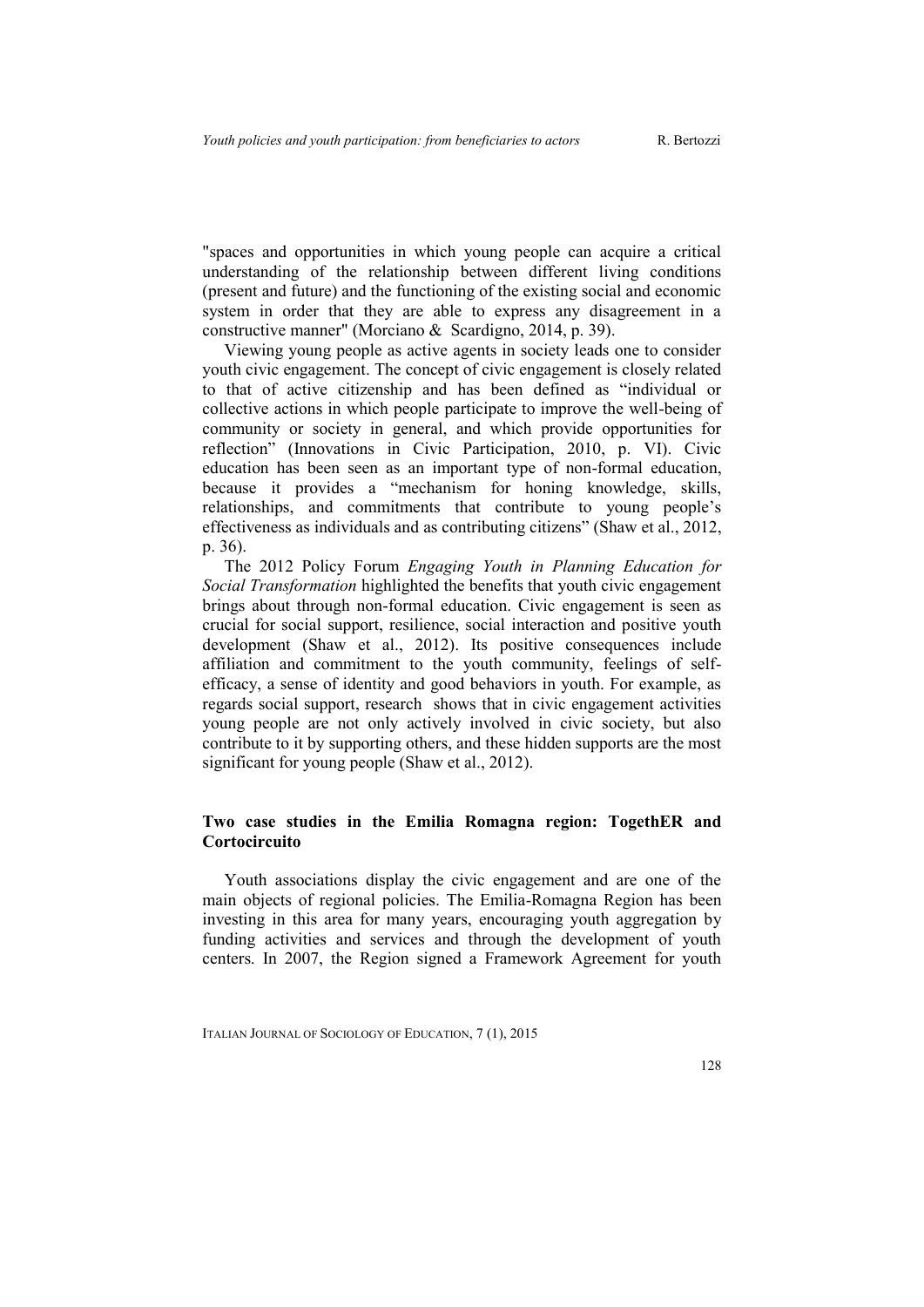policies with the Italian Ministry of Youth and the Ministry of Economic Development, called GECO (Giovani Evoluti e Consapevoli)<sup>2</sup>, which envisaged a large-scale action labeled 'Youth centers in Emilia-Romagna: from knowledge to network'. This action firstly involved a survey on *Youth Aggregation Spaces* (Spazi di Aggregazione Giovanile, herein after *SAG*), i.e. "those physical locations where young people aged 15/30 meet and entertain themselves in order to develop skills in creative, cultural, recreational, sports, information and training activities, with the aim of promoting well-being and preventing deviance. These places empower young people by strengthening their skills through bottom-up programming, participatory planning and peer education" (Regione Emilia Romagna, 2010, p. 15). The survey analyzed 1.478 SAG<sup>3</sup> including *Youth Aggregation Centers* (Centri di Aggregazione Giovanile, herein after *CAG*), thematic centers, sports clubs, associations with cultural and / or social advancement goals, parishes and oratories, youth information centers, informal aggregation experiences supported by public funding.

Participation is one of the aspects that have been considered in the survey. All the centers involved in the survey tend to promote an active role by participants. In two *SAG*s out of three young people are involved in the definition of activities, although along a continuum going from autonomous decision, to co-decision, to systematic role-shifting between youths and professionals as regards decision-making and organization. In the *CAG*s shared planning between young people and social workers reaches the highest value (59% versus an average of 44.6% of all types of spaces). The percentage of activities defined by youths alone is rather negligible (4.1% for all categories, 3.5% in CAGs, 3.9% in cultural associations, with a peak of 11.9% in informal aggregations), while role-shifting between youths and professionals reaches 16%. These findings are obviously influenced by the fact that some types of spaces, for example CAGs, include a social worker whose role is to promote youths' direct involvement.

In this survey, activities planned solely by the youth are thus a minority and are to be found mostly in informal aggregations. This is the reason why this article reports on two contexts of informal aggregation, to assess their value in terms of participatory experience. The first case is the network

 $\overline{a}$ 

<sup>2</sup> English translation: *Developed and Aware Youth.*

<sup>&</sup>lt;sup>3</sup> 1.478 questionnaires have been collected by trained young researchers from SAG leaders and social workers from January to April 2009 (Regione Emilia Romagna, 2010).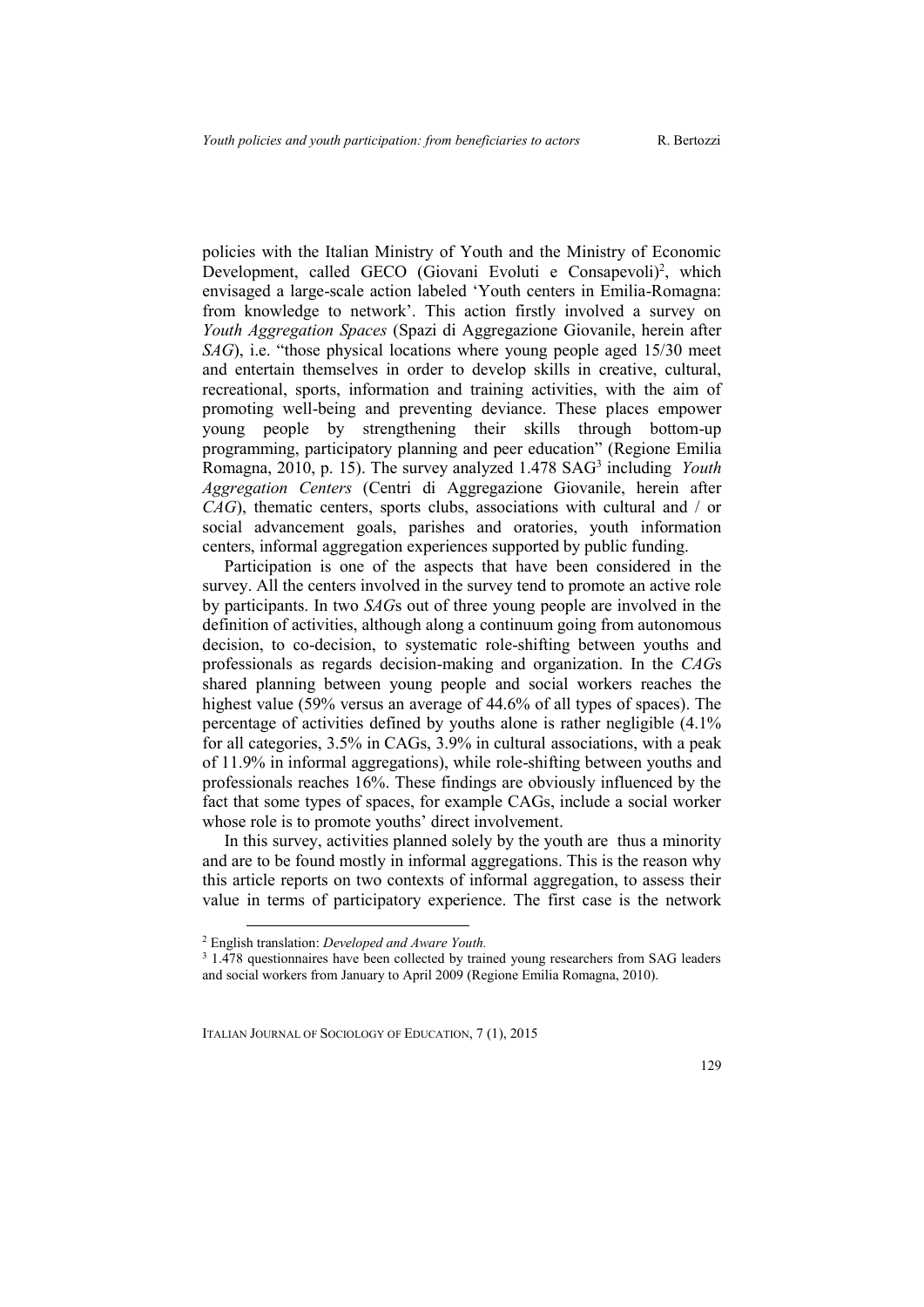TogethER, a network of youth associations in the Emilia-Romagna (ER) region addressing intercultural issues. It is composed of second-generation and Italian youths and aims at fighting discrimination and racism and promoting the participation of new immigrant generations to regional youth policies.

The second case is Cortocircuito (*Short-circuit*), an independent web-tv based in Reggio Emilia. It is a self-organized group of students, whose aim is to counter the *mafia* with educational and informational activities.

Data on these case studies were collected in 2014, through twelve interviews with key participants to the two projects (nine from TogethER<sup>4</sup>) and three from Cortocircuito). The interviews aim at investigating forms of participation, the youth work's effects on individual agency and non-formal learning, and the contribution towards policy-making. Data analysis was integrated with the associations' dissemination materials, both in print and online.

These two contexts both combine youth work, non-formal education and youth participation.

Both these experiences feature voluntary attendance, participation and associational life, self-government experiences, educational work focused on individuals and groups and the blending of recreational activities with learning opportunities.

The first case is also noteworthy because, as we have seen, immigrant youths generally have fewer opportunities to participate, because of social inequalities or institutional discriminations. Non-formal education can play an important role in the social integration of young immigrants, such as in youth centers or oratories (Bonizzoni & Pozzi, 2012). In the case at hand, the association's network is supported by an institutional project and by the Intercultural Center *Mondinsieme*, although it is run entirely by young people.

The second case is of a different, more informal, nature. It was in fact established by a group of students as a students' magazine and independent web-TV, and it retains a much simpler structure. It is however remarkable how these young people are able to critically interpret the context they live in and to join forces to denounce situations of mafia infiltration and to

ITALIAN JOURNAL OF SOCIOLOGY OF EDUCATION, 7 (1), 2015

<sup>4</sup> Interviewees of the TogethER network belonged to the associations Associna (Bologna), Wor(l)d (Sassuolo), Rainbow (Rimini), Intercultural Youth (Forlì), Generations on the move (Ravenna).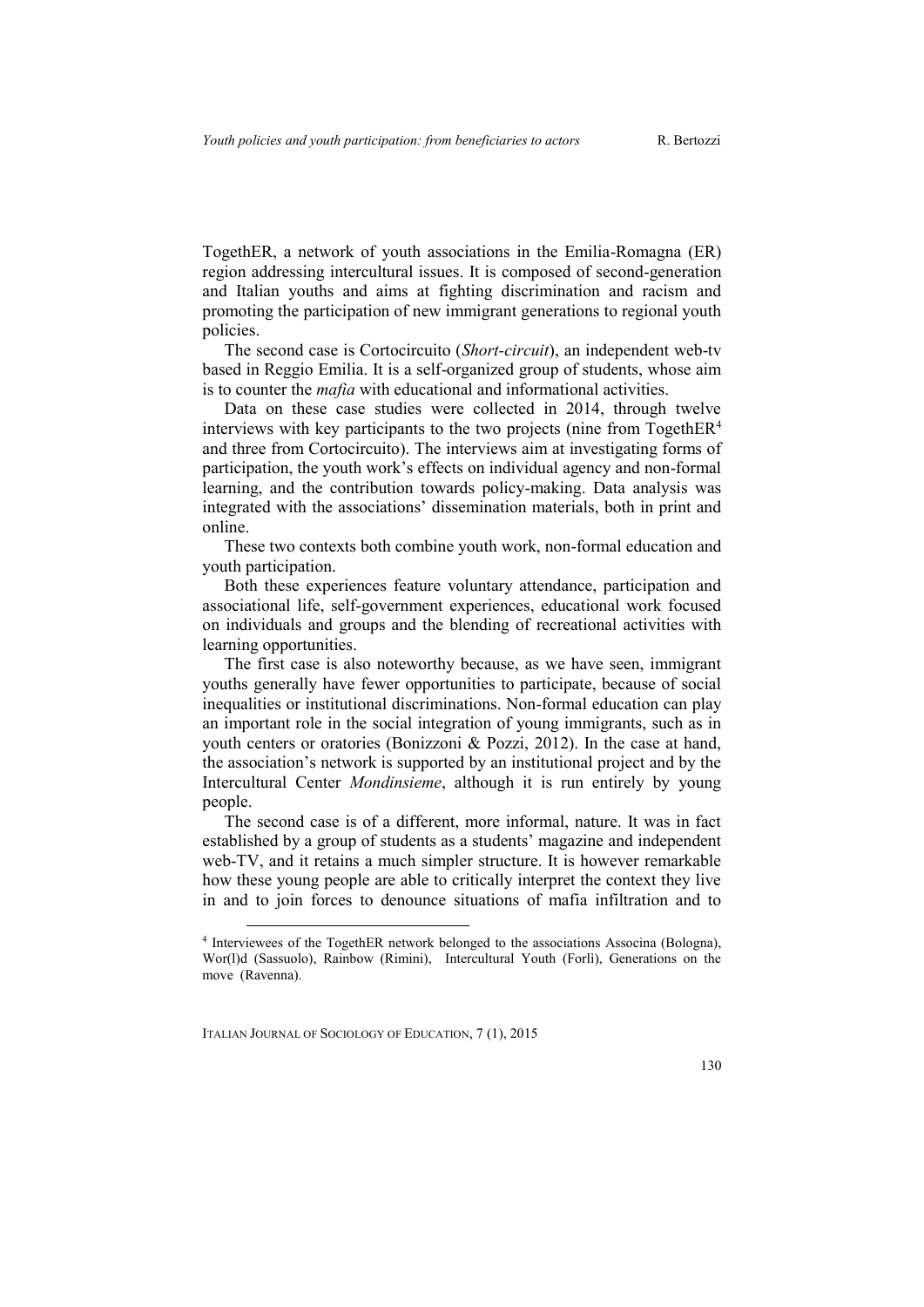express disagreement in a constructive manner, for example through civic education projects.

These two experiences meet the spirit of the 2003 *Revised European Charter on the Participation of Young People in Local and Regional Life* (Council of Europe, 2003), which states that young people's active participation in decisions and activities by local and regional authorities is essential for building more democratic, united and prosperous societies. The *Charter* does not restrict participation to voting, but sees it as an opportunity to step in and influence decisions by engaging in direct activities.

Another important normative framework for these two cases is the Emilia-Romagna Law 14/2008, *Norms concerning policies for younger generations*. The law's guiding principles include the participation of younger generations to civil and social life, the promotion of active citizenship and intercultural and intergenerational dialogue. The main purpose is to "recognize young people as subjects with autonomous rights and as a vital and fundamental resource for the regional community" (Regione Emilia-Romagna, 2010, p. 8). By means of this law the Region supports a range of forms of youth aggregation, including both associations offering opportunities for the youth and informal youth groups promoting activities, providing services or giving a voice to the youth world. Both the experiences reported here were supported through this law.

#### **The TogethER network**

TogethER is a regional intercultural network of youth associations that identify themselves with Article 3, paragraph 1, of the Italian Constitution, stating that all citizens have equal rights "regardless of sex, race, language, religion, political opinion, personal and social conditions".

The Network was created within the GECO Agreement between the *Mondinsieme* Intercultural Center in Reggio Emilia and the Emilia-Romagna region. The network is managed and coordinated by young people aged 18-30, both Italian-born and with migrant origins, who decide on its goals and carry out its activities. The Network has established itself over the years and now involves 8 associations in 7 municipalities: *Wor(l)d* in Sassuolo, *Mondinsieme Reporters* in Reggio Emilia, *Intercultural Youth*

ITALIAN JOURNAL OF SOCIOLOGY OF EDUCATION, 7 (1), 2015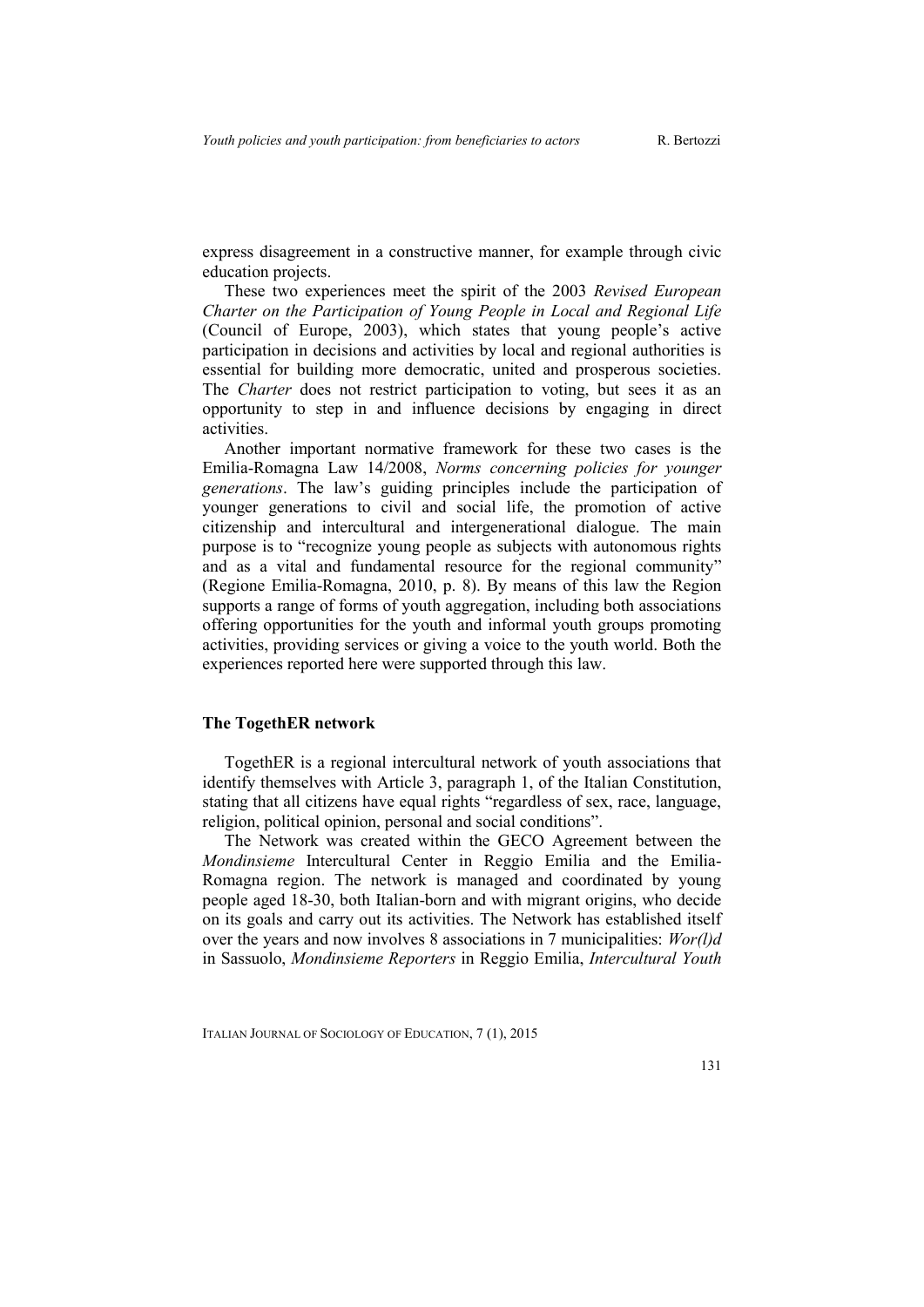in Forlì, *Generations on the move* in Ravenna, *Associna* in Bologna and Ferrara, *Arci World* in Bologna, *Next Generation Italy* in Bologna, *Rainbow* in Rimini. They all promote dialogue, intercultural exchange and youth participation. In some organizations there is a collaboration between youths and adults, others are entirely formed by young people. The TogethER network in turn has as main adult interlocutors the staff of the *Mondinsieme* Intercultural Center, which offers collaboration and support.

The aim of the Network is to bring together the youth of Emilia Romagna to enhance their experiences, promote joint projects and cooperation with regional institutions. More specific objectives include:

promoting active participation by young people of foreign origin and assigning them a leading role in regional programs about youth policies;

- promoting good practices of inclusion and intercultural dialogue;

- promoting cultural and relational *métissage* among Italian and foreign young people;

implement intercultural skills in youth groups belonging to the Network.

Three main types of action are pursued: actions promoting active contribution by youths of foreign origin, informative actions to raise awareness against discrimination (through TV commercials, web, video and DVDs), public initiatives aimed at schools and citizenship. The Action Week against Racism is one of the network's key projects, with events throughout the region. Network members are also offered courses on communication and intercultural skills, graphics and video production, which have led to the production of numerous videos and documentaries, some of which won international awards<sup>5</sup>.

The strong ties with the regional territory are an asset which allows to exploit local peculiarities and to disseminate the practices that have been trialed.

ITALIAN JOURNAL OF SOCIOLOGY OF EDUCATION, 7 (1), 2015

<sup>5</sup> To cite only the main productions of the last two years: *Prejudice is a double edge sword*, realized with a high school and winner of the Copeam Plural+ 2012 award; the documentary *Daddy's country is Burkina Faso*, winner of the award VOLA ALTO 2012 best documentary; the video *Babylon by bus* presenting the youth associations belonging to TogethER; the multilingual sport announcement *Do not get carried away by the discrimination wave* for the World Week against Racism 2013.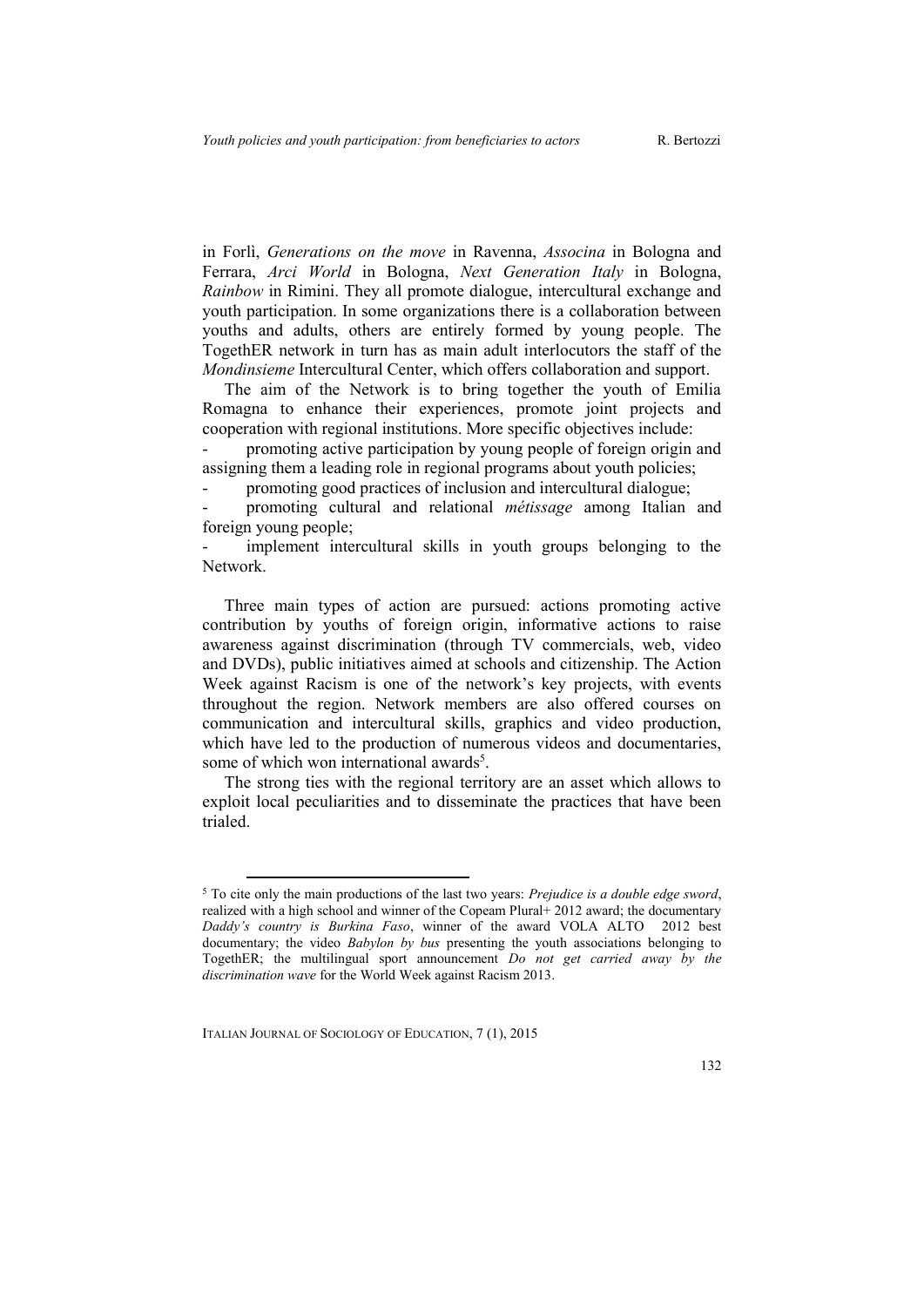Interviewees consider TogethER a major initiative for young people working in different settings for the same cause, namely the construction of an intercultural society. The clear message is that these associations are much stronger when united in a more effective large group.

It's important for small associations like ours to network and discuss with other organizations that have goals and issues like ours. It's important because it gives us the feeling of not being alone, of being able to rely on other groups (F\_24, World 1).

Joining forces will get better and bigger results. By sharing experiences and knowledge, one can aspire to larger social goals. Also to get more visibility on traditional and new media, on the web (M\_25, Associna).

Belonging to the Network encourages us to continue our operations, allowing us to rediscover enthusiasm and proactivity, and to restore the goals and core values that brought us together, because sometimes, during periods of fatigue or loss of energy and resources, they can fade out and disappear. Each association belonging to the network is enriched by the experiences of others, acquiring new awareness (...) Furthermore, through these synergies, large-scale events can be organized by sharing the skills, expertise and passion of each member. So people acquire a sense of belonging not only to their own association, but also to the network, expanding horizons and perspectives and ensuring that you do not confine yourself to the local reality. Unity is strength! (F\_31, Intercultural Youth 2).

The fact that we cannot participate with a frequency of 100% prevents us to reap all the benefits. The most important thing until now is that we have enriched our work with experiences we have found in other groups participating in the network (F 22, Generation on the move).

Young people themselves define this network an instance of social and youth activism based on practical experience, which can be a boost at a regional and national level. This commitment is based on promoting equal rights and fighting discrimination and misinformation, and on the perception of doing something socially useful.

On issues of citizenship and interculturalism, we organize ourselves as a network exactly because we want to show that we are already born as an intercultural group, that young people can set a good example to grown-ups,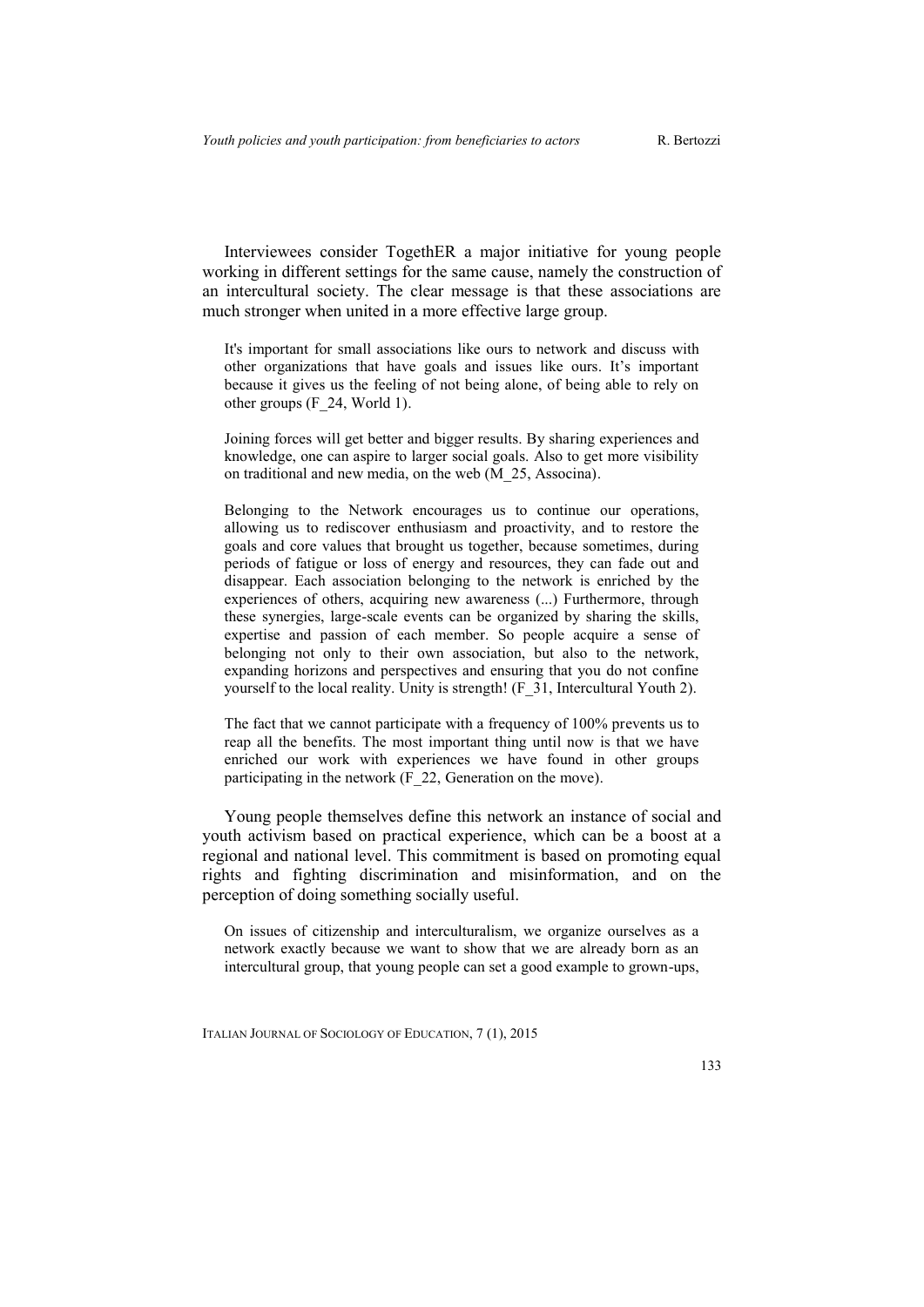without hypocrisy, but with much realism. That this is our everyday normal living in Emilia Romagna (M\_25, Associna).

This awareness seems to be confirmed by institutional recognition. The region, which has financially supported the network through the Framework Agreement GECO, now promotes its consolidation and relies on its collaboration for specific projects.

The Region gives much credit to the network. It knows us and knows that we are serious and competent in what we do (F\_24 World 1).

We are one of the most important spokespeople for the Emilia-Romagna region. We are important because with a shoe string budget and low-cost activities we manage to bring social issues to local high schools. We are young and we have ourselves a fresh language (...) traditional authorities, no matter how well grounded in the local territory they are, have an average age closer to parents than to the young. That is why we are innovative and effective (M\_25, Associna).

The consequences for member associations are perceived to be the expansion of ideas and resources, in collaboration with different subjects, and the opportunity to participate in competitions and events (including training courses) otherwise not accessible.

Training activities in schools, public meetings, and other outreach projects by the network boost intercultural, interpersonal and communication skills. The group provides support and helps individuals to share their experiences and to find the strength to commit themselves.

I have strengthened my organizational skills and the ability to cooperate with others (F\_24, Intercultural Youth 1).

I learned how to better relate with people, to listen, to speak on a stage in front of a crowd, talking in front of the cameras, to take better pictures, to create websites and to communicate on the web via social networks (...). I learned that the problems I experience are also shared by other young people, no matter whether they are very Italian or of immigrant background (M 25, Associna).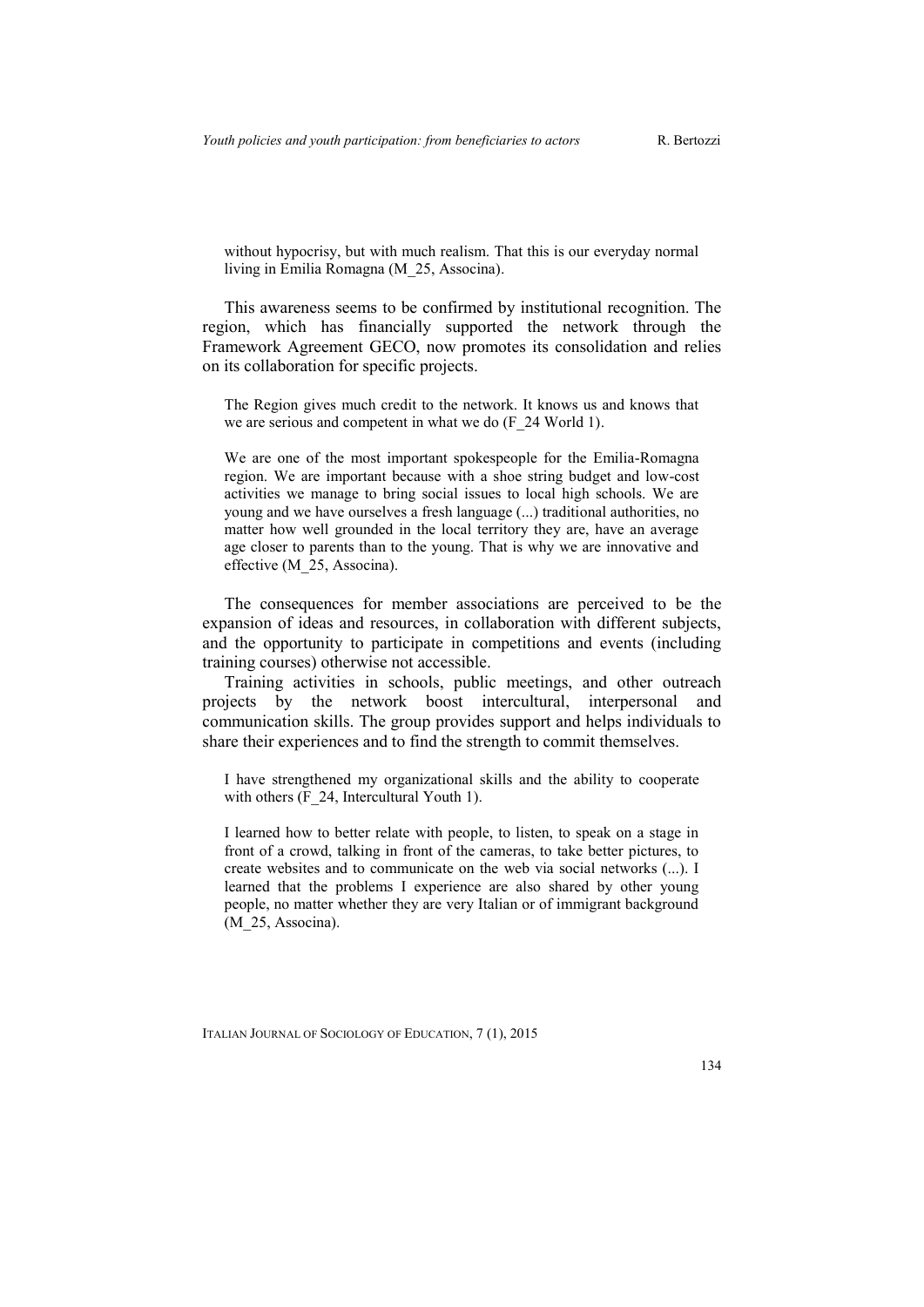I learned how to manage contacts with institutions and to attend to paperwork, I have improved my organizational and educational skills, I have put into practice what I learned at the university (...). I experienced that the ways in which we relate to people, communities, institutions are key and come before any other competence and / or knowledge (F 31, Intercultural Youth\_2).

Participation in the network is associated with increased agency, first of all in promoting social change. Young people perceive their ability to affect their own lives, even if not everybody feels that they receive the same level of social support from their own social networks.

I am much more experienced than before. I try to avoid the traps of clichés and instead try to tell my experience, because no one can call me a liar on the things I live myself. In addition, I'm very active in the reform of the citizenship law to give more rights to children and young people growing up and studying in Italy and who feel Italian, but that the law does not recognize because they were not born in Italy but came when they were very young (M\_25, Associna).

I learned how to put experience directly before words when I discuss with others what is close to my heart (F\_24, World 2).

I feel much more involved in the political and social reality that surrounds me (F\_24, Intercultural Youth1).

One feels valued, although at times it is a bit frustrating to see how cold the environment around you is (F\_24, World 1).

Young people have spaces for political participation and behave as social actors when they have to do with regional contacts and with stakeholders in the territories (institutions, associations, schools). They are also more credible and effective in sensitizing their peers and the community, because they are young and experience for themselves the generational, cultural and identity debate. These are the assumptions behind a number of projects in high schools for intercultural education and against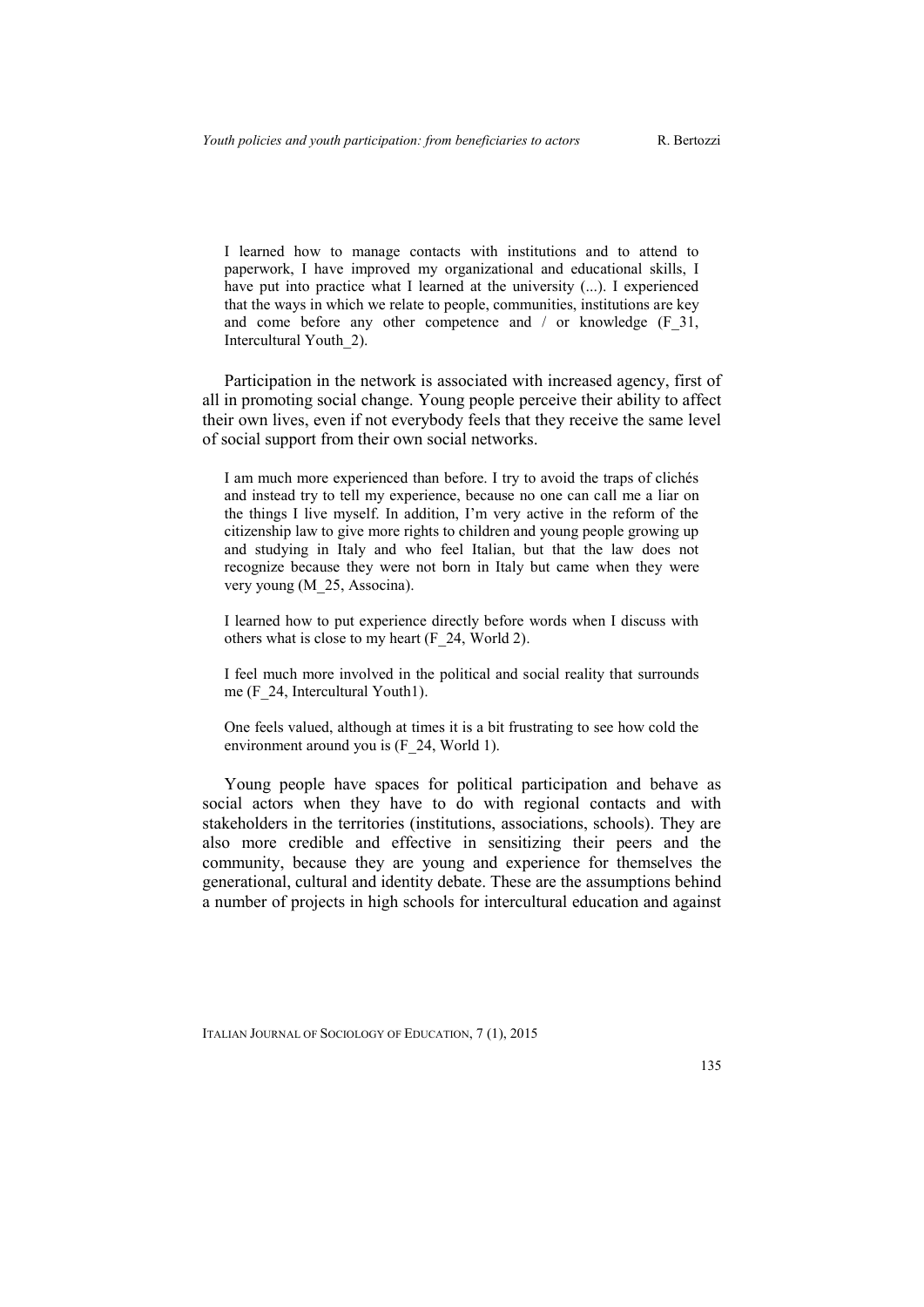racism<sup>6</sup>. The campaign for the amendment of the law on citizenship, too, is an example of an action that has led to increased awareness and to fighting stereotypes, starting from personal experiences, but also to reflect more widely on citizenship rights and the responsibilities of individuals. Previous research has in fact shown that citizenship can be an important issue for the participation of new generations (Colombo, Romaneschi & Marchetti, 2009).

Participation is clearly related to the sense of community and it reinforces a sense of belonging; in turn, feeling part of a community motivates participation.

Since I have been an active member, my perception on living a city, a situation, a certain theme has changed, I am more aware, more informed, more responsible and I also have more responsibilities (F 24, World 1).

I definitely look at problems with a different perspective. I always think about the ways in which a society with changing demographic composition can make the most of the advantages and reduce side effects to a minimum. My vision in any case remains critical, I never see things in black or white but I try to capture all the nuances, because the society I know is full of facets and there is no single solution for every social issue. I believe that social commitment and working on the field is worth a thousand words and election slogans (M\_25, Associna).

I feel much more involved and active in the life of my municipality (F\_24, Intercultural Youth1).

I took up social responsibilities and became active in the community (F\_24, World 2).

Before, I just used to dwell in Forlì; now, thanks to the participation in the group activities, I've begun to live it (F\_31, Intercultural Youth2).

I got to know better the problems of my area, the existing resources, I got to know the institutional network and how it works (F\_22, Generations on the move ).

ITALIAN JOURNAL OF SOCIOLOGY OF EDUCATION, 7 (1), 2015

<sup>6</sup> Of particular importance to the initiative "Spring without racism" in 2014 has put online all the territories in simultaneous actions. For further information please refer to www.retetogether.it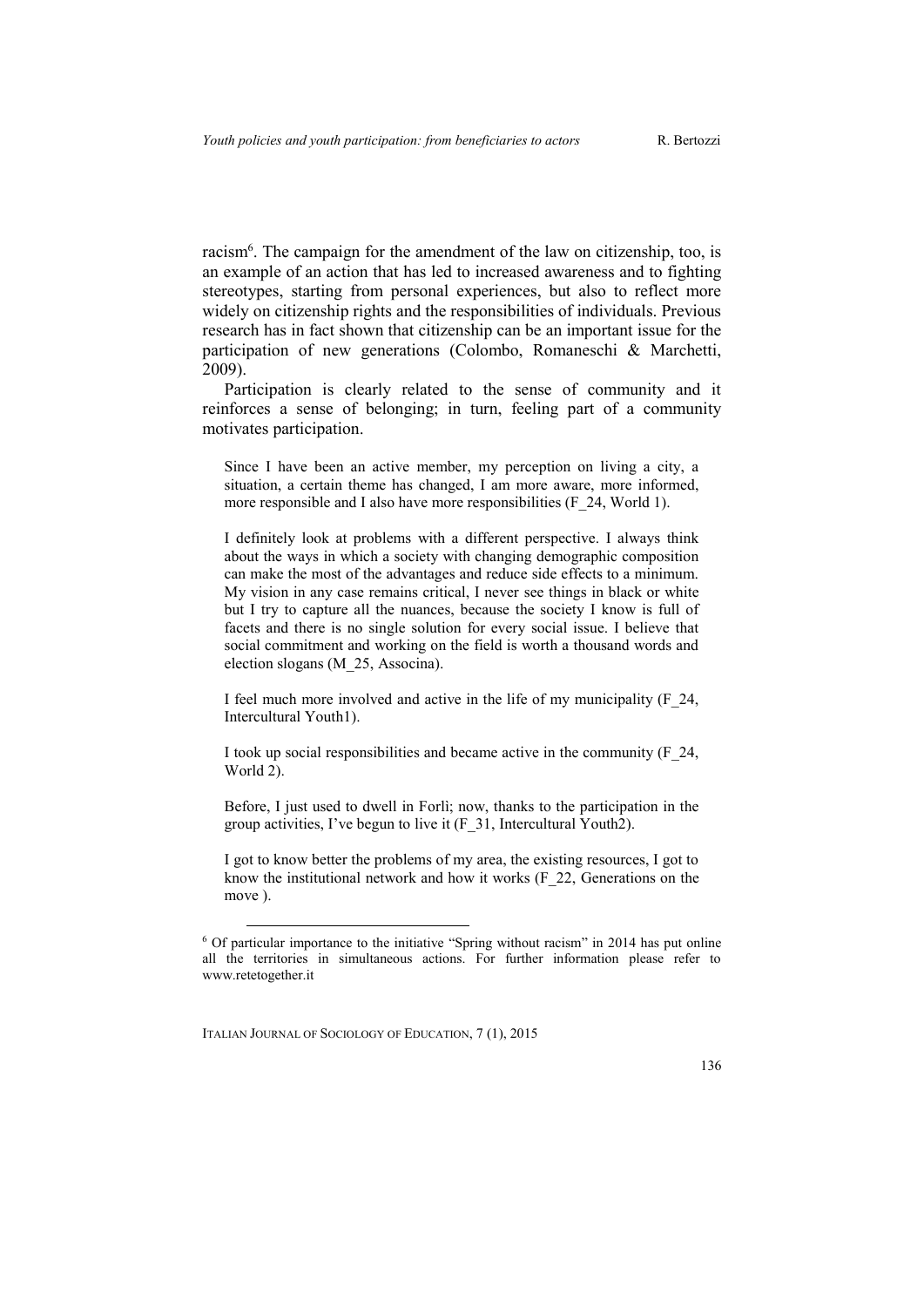In general, all respondents recognize that membership in the network has increased their civic and political participation. However, a more indepth inquiry about different forms of involvement points out some peculiarities.

The form of participation most increasing after joining the network is that of civic engagement. Belonging to one's association and to the Network makes everyone reach a high level of civic engagement, for example through discussions of social and political issues with friends and / or on the internet, the organization of intercultural meetings with other young people, the expression of one's point of view on issues concerning migration, local policies, and youth. Social involvement, too, grows thanks to youth work, while the least relevant aspect is that of political participation, except for the fact that all these youths acknowledge the importance of voting. Interest in political parties remains low, even if the network provides opportunities for discussing with politicians or civil officers. Increased participation is instead to be found in forms of extraparliamentary participation, such as public events or campaigns. These young people directly contribute to regional policies when they discuss with representatives of political parties or suggest policies themselves; they contribute indirectly through their actions in the territories, which are useful for the widespread dissemination of regional objectives.

Participation promoted through this network thus takes different forms. In some respects it is a form of consultative participation, especially on policy issues (such as citizenship), for which, however, some room for collaborative participation has also been gained. In other respects, it implies youth-led processes, as members have their own proactive autonomy and act in local contexts and / or in social networks to reach their educational and recreational goals with their peers.

In this sense, the experience of the network TogethER is unique because it brings together young people of Italian and immigrant origin from various areas, emphasizing generational experience and promoting intercultural skills. This allows second-generation youths to actively lead active citizenship initiatives, overcoming formal obstacles and potential discriminations. It also allows them to exercise their agency together with their Italian peers, through shared intercultural practices.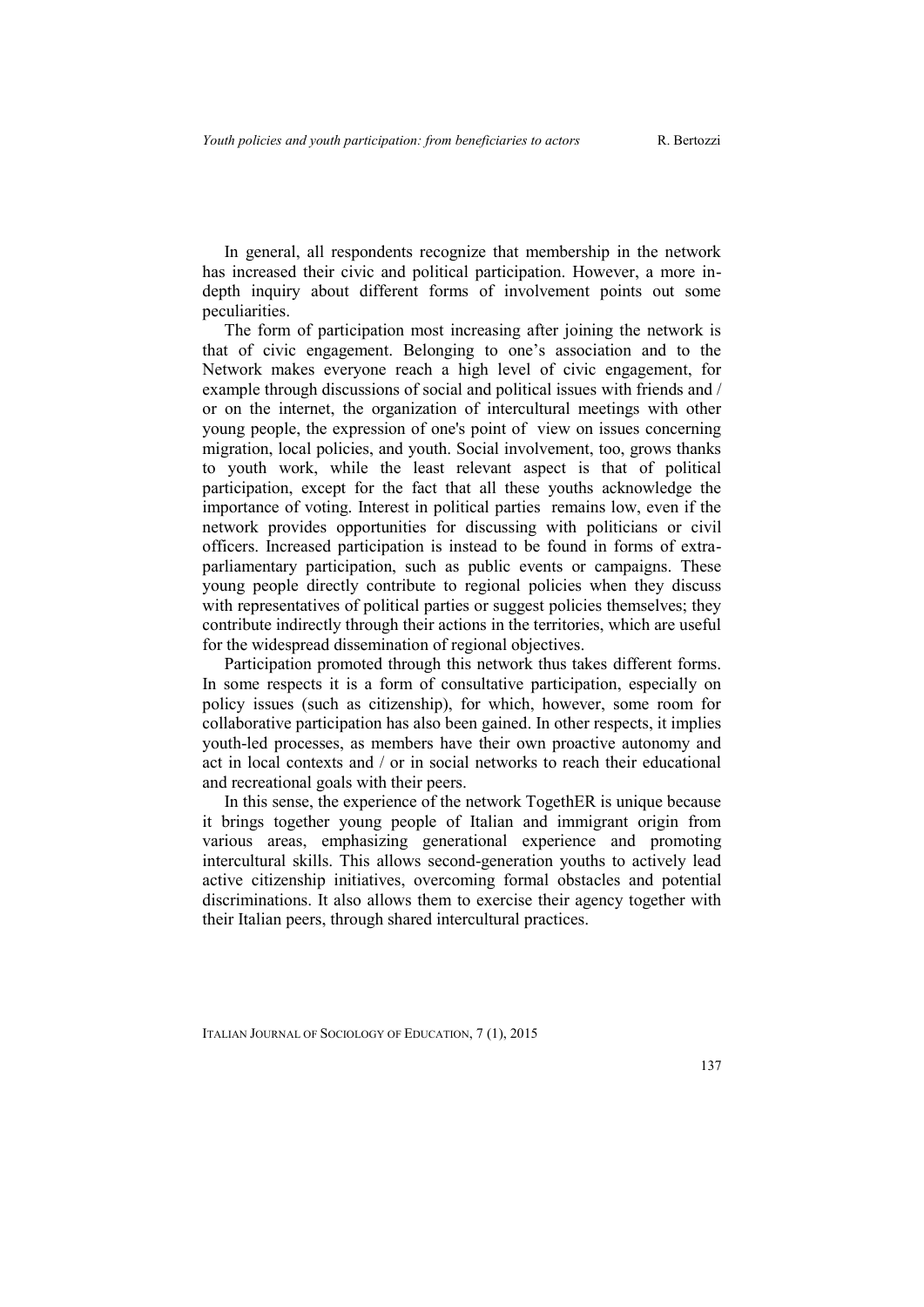### **Cortocircuito (***Short-circuit***)**

The Cortocircuito association was founded in Reggio Emilia in 2009 as a student print magazine, with the goal of producing alternative information and prompt young people to express their opinion. Students from twelve schools in the city were soon involved, and an online version and a webblog have been added. Since 2010, the student magazine has also become a web-TV producing short films, surveys, interviews and video messages, and promoting meetings with judges, journalists and experts. The first action, accomplished together with other informal youth groups, was sponsored by the regional fund for youth policies (Lr. 14/08). Over the years the association has spread the range of its actions, most of which are entirely self-financing: high school journalism laboratories about the mafia, public meetings and festivals with anti-mafia personalities, short films and local inquiries, connections with events and groups on a national level, and in 2013 and 2014 the award for the best denunciation web-tv in Italy (awarded by the University of Bologna), the prize "Iustitia" - web-tv section (awarded by the University of Calabria), the Rocco Cirino award from the Molise Legality Observatory. The last video investigative report, *"Nothing happened." Forty fires in Reggio Emilia* (2013), has even been shown in a parliamentary hearing, drawing attention at a local and national level on the often underestimated phenomenon of the mafia in the North.

Currently, the editorial staff is composed of fifteen university students, all volunteers. In the period September 2013-April 2014 they have organized 48 anti-mafia meetings, 20 with the general public and 28 with high school and university students.

"We're trying to do our duty as citizens, by trying to inform and raise awareness about names, surnames, data, numbers and facts of organized crime in Reggio Emilia" testifies one of the Cortocircuito youth (Gallo & Di Girolamo, 2014, p.40).

This civic volunteer experience, "which aims to increase citizens' level of awareness in various contexts of life and to create the conditions for social and political participation" (Scardigno & Manuti, 2011, p.34), highlights the links between youth work, participation and non-formal education.

A first remark concerns the type of participation enacted by these youths through Cortocircuito. Referring to the interpretive categories analyzed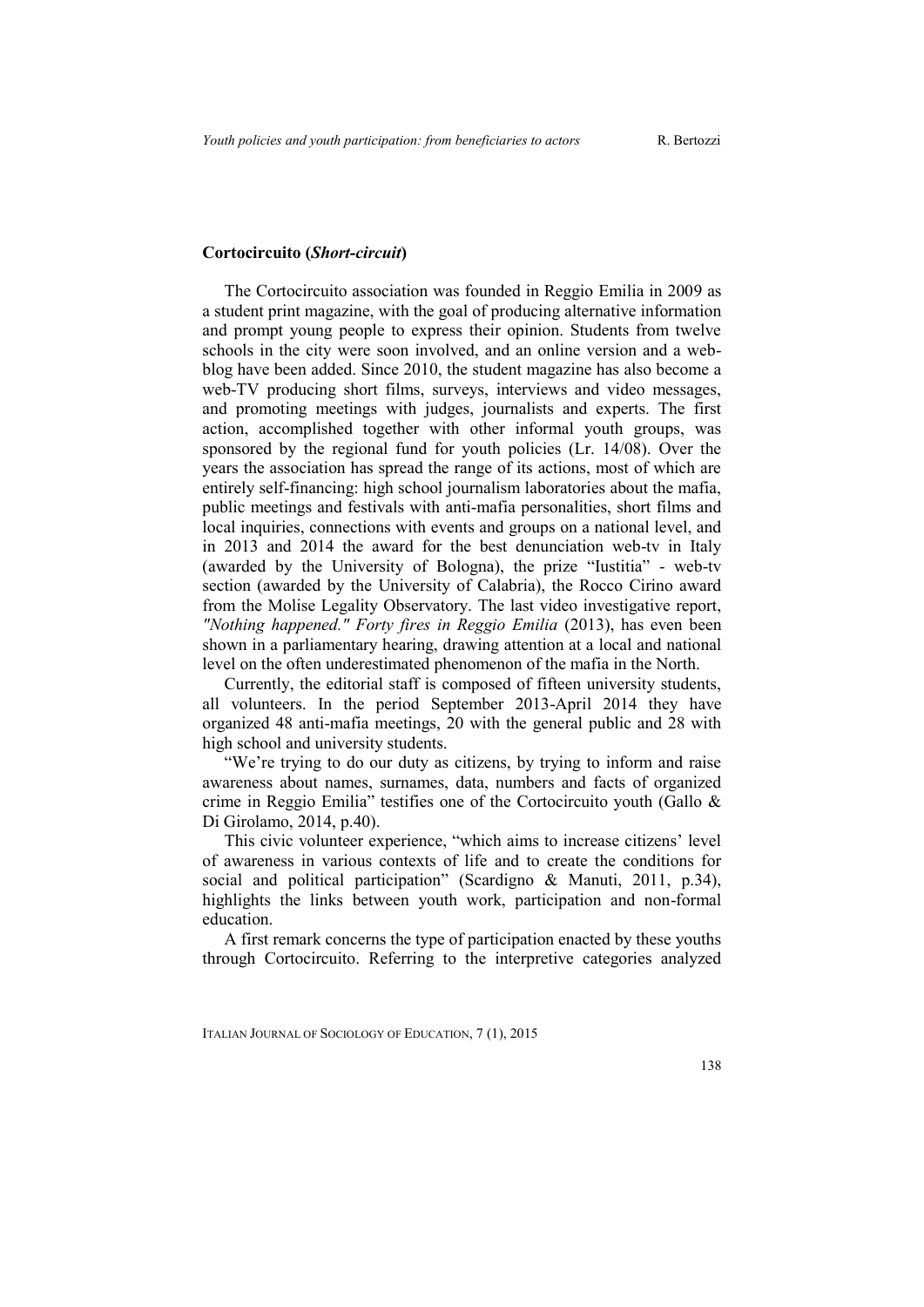above, it can be primarily defined as a strong experience of civic participation (or latent political participation). At an individual level, these youths show both an interest in the mafia issue (supported by constant study and information collecting) and an awareness of the role that each person in society can play to fight it. This social involvement is a precondition for political interest, which is manifested through concrete actions both at the individual and at the group level. Surveys, public meetings, public awareness, training activities in schools, information searches, press articles, the web-blog and the creation of a media platform linking all the local anti-mafia initiatives are all concrete ways of achieving the goal of impacting on public opinion. All this becomes manifest political participation in actions involving direct interrogation of and confrontation with political and institutional representatives.

Cortocircuito is a youth-led participation process, as all activities are decided and carried out by young people. However, there are also situations of collaborative participation and youth-adult equity, such as participation in local forums with the same roles as adults<sup>7</sup> or public meetings where young people often act as moderators. Traditional forms of participation thus blend with new ones, through social networks, blogs and protest and denunciation actions.

This associative experience is motivated by acknowledging the existence of a serious social problem which cannot be ignored.

I think that Mafia's deep roots in my region are a particularly serious issue and I believe that is has been too often ignored, silenced and underestimated for too many years (M, 22).

These young people are thus committed to raise adults' and peers' civic sense, and to give a personal contribution towards change. Their activation thus aims to have both a political impact and to promote paths of active and responsible citizenship.

ITALIAN JOURNAL OF SOCIOLOGY OF EDUCATION, 7 (1), 2015

<sup>7</sup> Particularly significant is the role played in the creation of the media platform Reggiocontrolemafie.it, supported by the City council and the Region through funds from the Regional Law 3/11. Another example is the participation in the *Reggio Emilia Alliance for a society without mafia*, coordinating public institutions, economic and social groups, trade unions, professional bodies, and associations of citizens engaged in fighting mafia infiltration.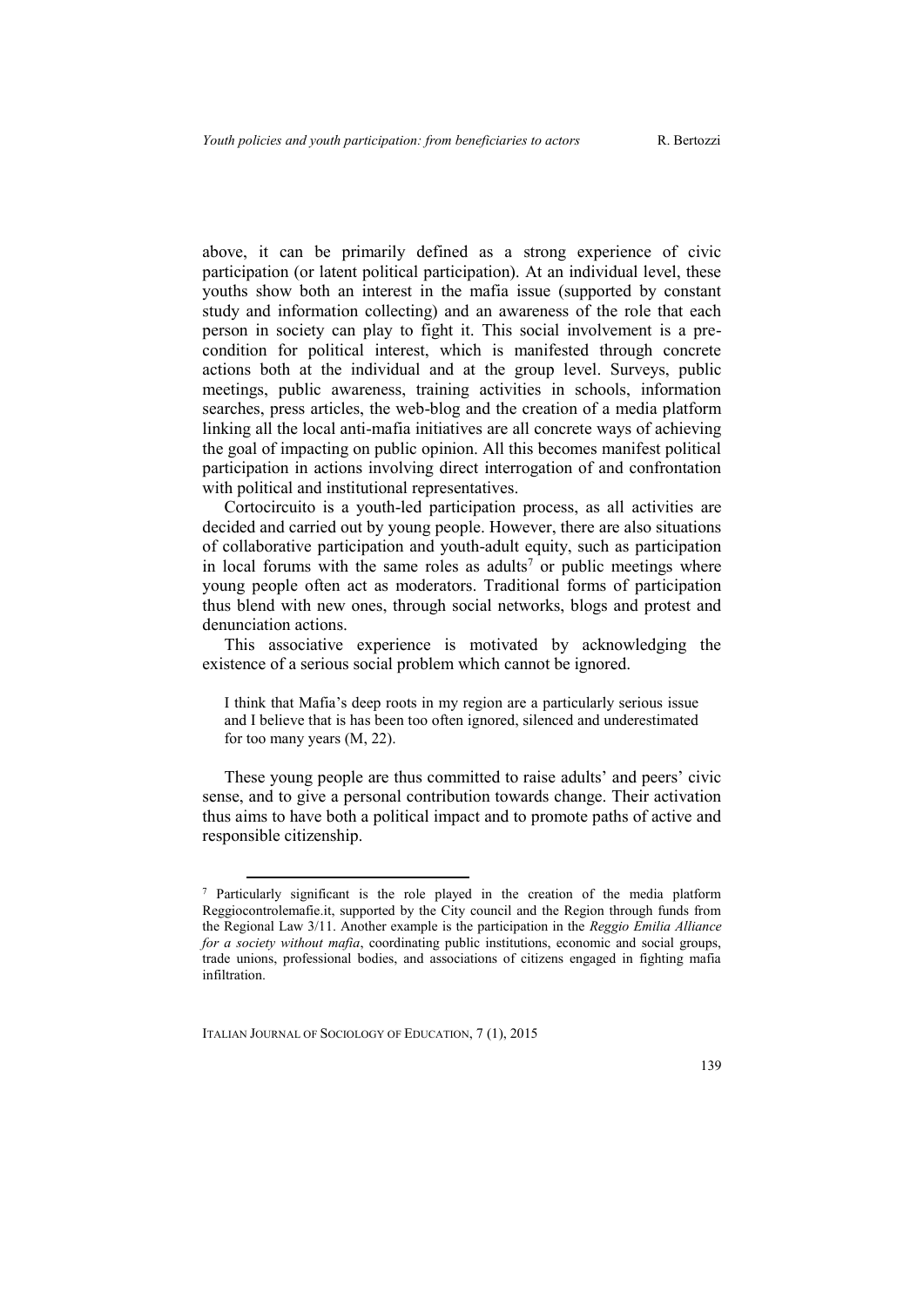I hope I can influence a part of public opinion by sensitizing students, citizens and also public administrators (M, 22).

Civic education actions with young people have the advantage of practically implementing this commitment against mafias: five concrete actions to counter indifference are proposed, that every person can do to contribute to the cause (inquire in a critical way, consume critically, participate in the vote, reject short cuts, denounce – participate), with an impact on individuals and society<sup>8</sup>. Participation in this non-formal education context stimulates the growth of personal agency (individual proactivity).

It made me think a lot about how certain mindsets and social dynamics work. I also had to revise some of the prejudices and clichés. I had to deal with a city other than that my parents used to tell me about. I have known a world where legality, democracy and human rights must be reaffirmed every day. I discovered so many new facets of the phenomenon that this led me to try to organize, together with other people of the association, more and more awareness-rising and information activities. It also made me understand that, little by little, things can indeed change. By joining forces it is really possible to accomplish goals that I find very interesting (M, 22).

Being part of a group supports individual activation, develops new skills and adds a recreational dimension to the educational one.

Surely this experience has helped me to strengthen the ability to share objectives and strategies within a group. From the organizational point of view, I also manage time and priorities better (F, 21).

I learned how to work in groups to deepen my understanding of difficult issues. I also discovered the pleasure of doing interesting group activities (M, 22).

National awards have contributed to the social recognition of the potential of this group of young people, by both institutions and citizens. The commitment and active involvement on an issue often trivialized but

<sup>&</sup>lt;sup>8</sup> A more detailed presentation of the actions is available at the site www.cortocircuito.re.it

ITALIAN JOURNAL OF SOCIOLOGY OF EDUCATION, 7 (1), 2015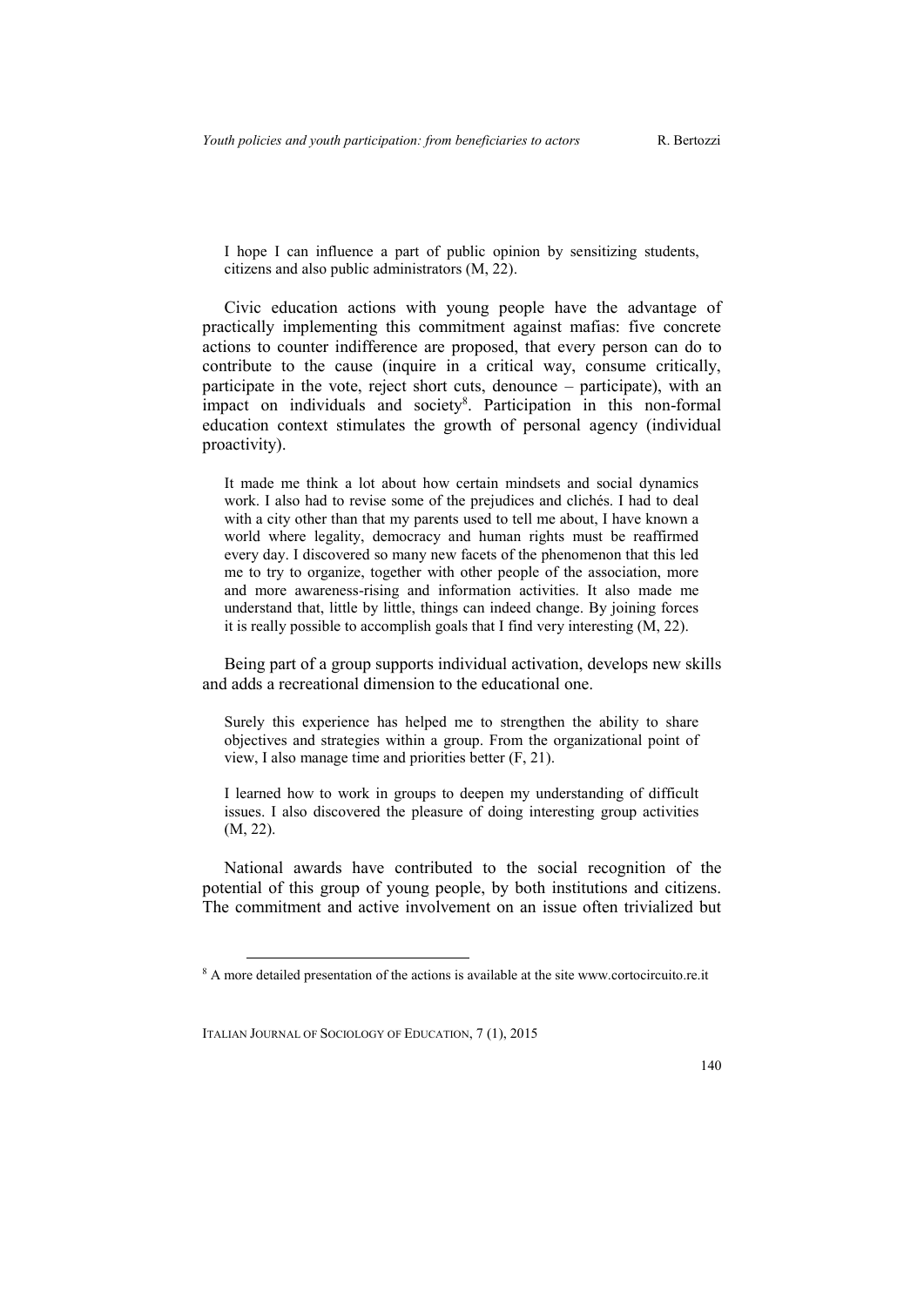really alarming and disconcerting for the territories of Emilia, testifies to the exemplary role that new generations can have within the community.

"Let them say as well that we're just kids who want to play at being heroes, but the truth is that they believe that a group of students won't waste their time asking for municipal resolutions, or interviewing people and gathering information throughout Reggio Emilia and its Province". Riccardo pointed out to me: At the risk of being killed by some furious worker running after you with a bat in his hands because he wants to smash your camera. Federico replied: We're trying to do our duty as citizens" (Gallo & Di Girolamo, 2014, p. 40).

These youth have gone a long way from being recipients of civic education classes to becoming civil leaders in new educational experiences raising adults' and young people's awareness and urging them towards a sense of mutual responsibility. From this point of view, these youths' participatory experience is related to their sense of community, to feeling compelled to defend their territory from criminal mindsets, playing a role of active citizens who have the right to express themselves, become interested, denounce and not remain indifferent.

#### **Conclusion**

Research on young people's participation shows the positive impact of youth civic engagement on adult civic and political participation (Zani et al., 2011). Involvement in associations, voluntary organizations and youth formal groups is related to a greater interest towards politics and to an increased perception of the government's responsiveness towards the young.

We have seen that participation fosters a sense of belonging to the community, and social and personal skills for political action. Nevertheless, opportunities offered by associations to their members to develop these abilities are different, which also impacts on different kinds of non-formal learning processes.

In the two cases analyzed, interviewees display processes of empowerment with clear benefits, although further longitudinal analyses would be needed to assess their long-term impact. Both experiences are an example of activism by young people with repercussions on local policies,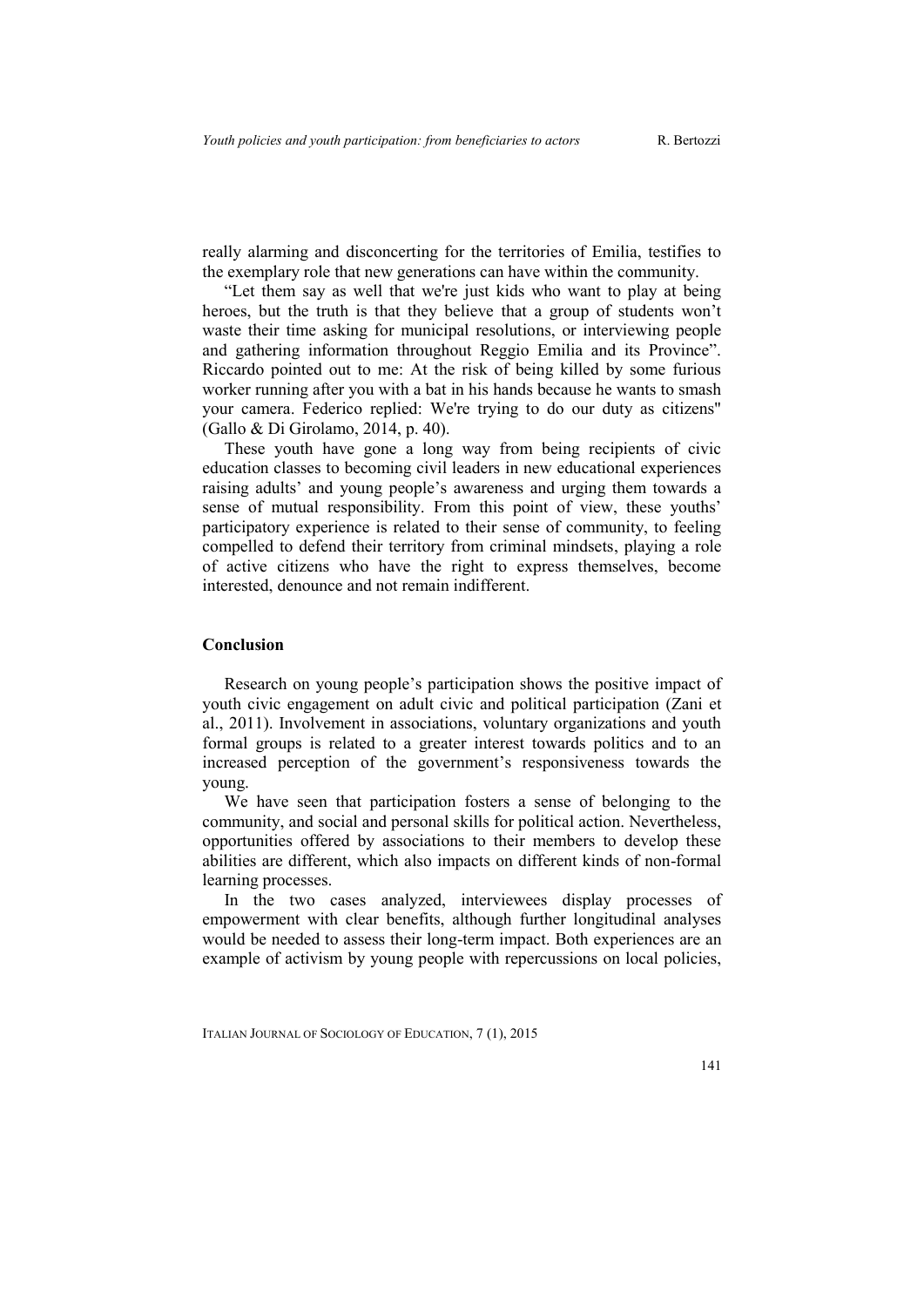albeit not expressed through traditional forms of participation. The two experiences display different relationships between policies and participation: youth civic engagement was supported by policies in the case of the network TogethER, while in Cortocircuito it served to prompt policies to address the mafia problem.

Participatory stances affirmed in policies thus developed in a context where young people had already implemented agency processes and had started their own projects. Laws n.14/08 and n. 3/11 have acknowledged this state of affairs, by confirming the role of associations, non-formal education and responsible citizenship<sup>9</sup>.

On the one hand, therefore, the two cases testify a paradigm shift from young people as beneficiaries to young people as leading agents in projects and policies. On the other hand it is important to keep in mind the role of young people in relation to adults and within intergenerational relationships, for these have an impact on the level of participation achieved. In TogethER and Cortocircuito activities decided exclusively by young people prevail. Adults can act as a support, in targeted collaborative activities, but their presence is less structured than in other aggregation spaces. This may offer a greater managerial autonomy and avoid power imbalance, with high levels of participation by young people. However, it can have a negative impact on how this commitment gets public recognition and may weaken the potential for change. In the words of one of the interviewees, there is the risk of being considered just kids, so that the relevance of one's propositions is not taken into full consideration.

At the same time, being able to bring about change affects one's sense of self-efficacy, which in turn impacts on active participation (Scardigno & Manuti, 2011). For this reason, reflection on these two cases ought to continue with an analysis of the changes produced by these experiences, in both peers and adults, not just in terms of individual agency, but also with respect to structural constraints. One may wonder how and to what extent requests and suggestions by young people can influence local policies and how young people are able to affect other peers, including those from the most marginal groups.

ITALIAN JOURNAL OF SOCIOLOGY OF EDUCATION, 7 (1), 2015

<sup>9</sup> Lr 14/08 Norme in materia di politiche per le giovani generazioni, article 37, paragraph 3; article 44. Lr 3/11 Misure per l'attuazione coordinata delle politiche regionali a favore della prevenzione del crimine organizzato e mafioso, nonché per la promozione della cultura della legalità e della cittadinanza responsabile, articles 4 and 7, paragraph c.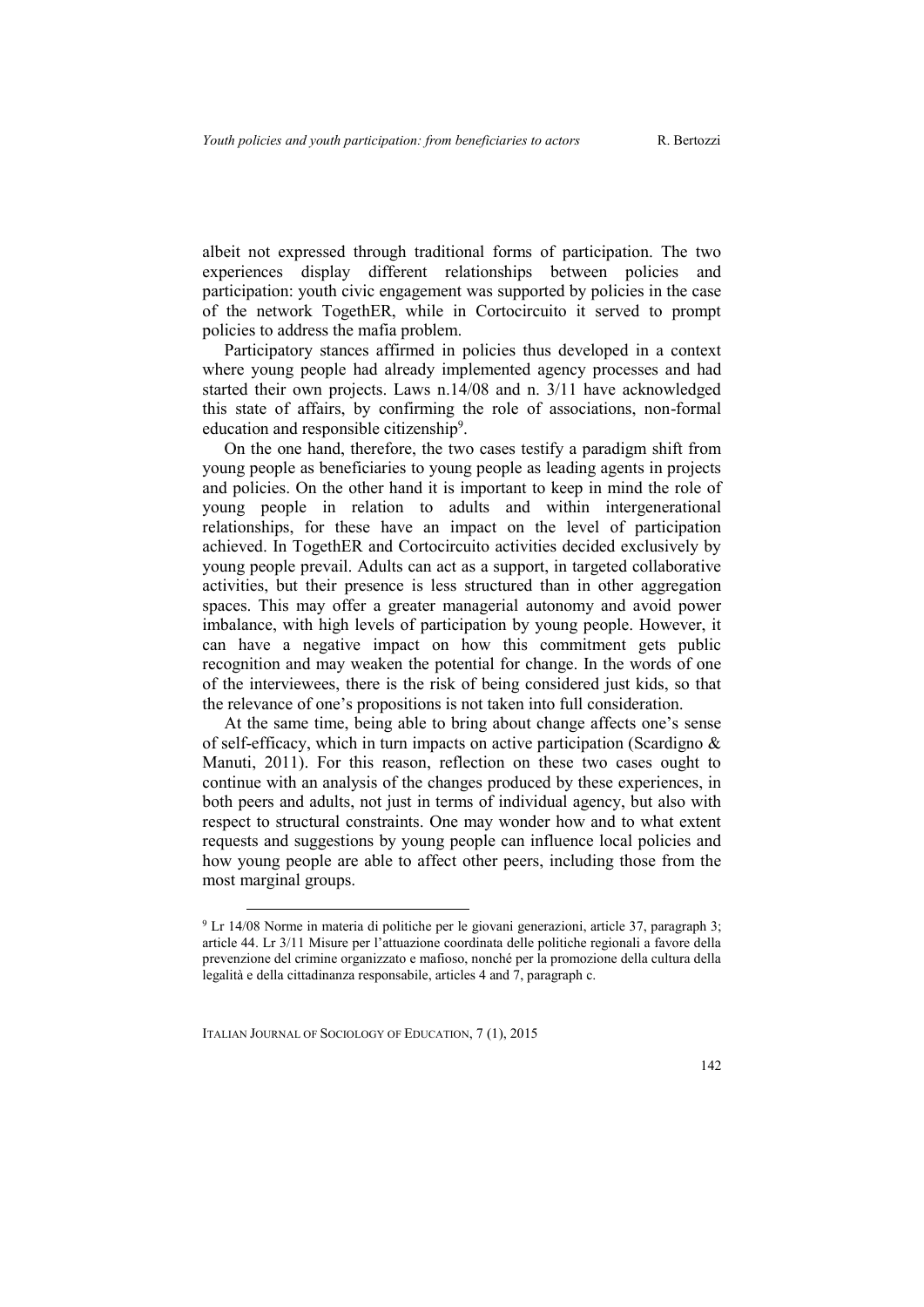To conclude, youth work experiences arguably enable young people to participate more actively in social life, as they promote critical awareness and empowerment. Our analysis highlights how participatory processes are related to power and how this in turn depends on a range of factors, including local opportunities and constraints, social structures and adultchild interdependence. In the TogethER network, immigrant youths are able to influence collective representations and to act against discrimination and widespread stereotypes; in Cortocircuito, students gain critical awareness and expose the limits of adult society, defending legality and the common good, in contrast to widespread stereotypes about young people being indifferent, apathetic and amoral. Collective motivation plays an important part for youths involved as co-actors of social change: the group can support these experiences and allows the most vulnerable individuals to gain more strength and more power (i.e. young immigrant, students). In fact, the youths of TogethER and Cortocircuito seem to have realized that one needs to respond to certain social issues (such as discrimination or the mafia) by reactivating a strong sense of responsibility in citizens and bottom-up participatory processes, because change can only come by 'joining forces'. And this is not just for the benefit of young people, to address issues directly affecting them, but for a better future of society as a whole.

Of course the two experiences are placed in a local and regional context that has created over time favorable conditions for participation, with enlightened integration policies and a long-standing tradition of associations and civic engagement. In addition to these structural factors, one should also consider the virtuous circle of individual sensitivity and reflexivity gradually growing through sharing experiences in the context of youth work.

Non-formal learning within these experiences can thus be linked to the educational goals of many active citizenship projects: the construction of a common civic culture, inclusion by strengthening social bonds, the acquisition of skills aimed at participation, or multiple memberships (Santerini, 2001). Learning citizenship in these cases, takes place in interactions among different subjects, originating from concrete problems and through practicing exchange and democratic discussion/confrontation among individuals and groups.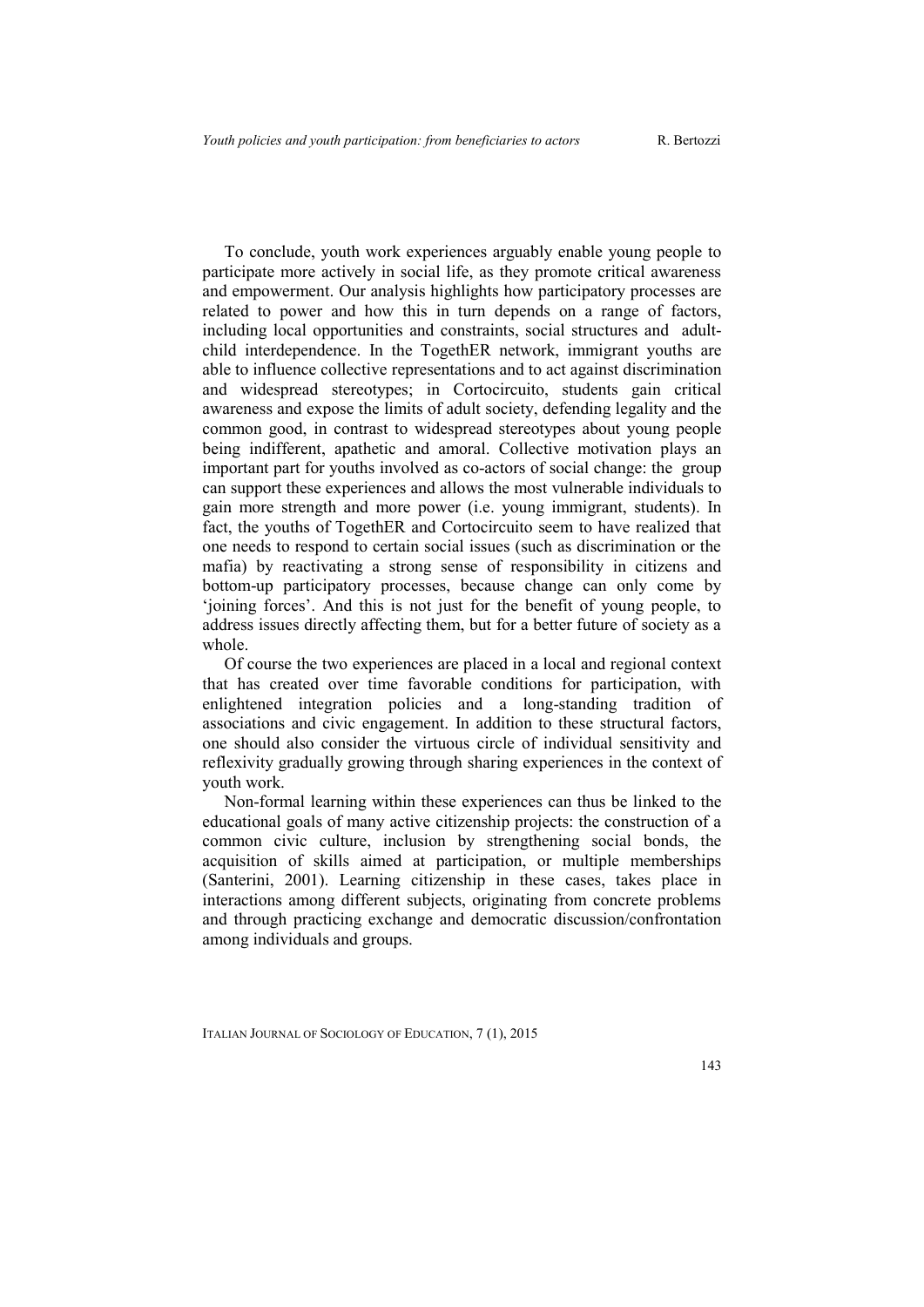#### **References**

- Abruzzese, S. (2005). I territori delle opportunità e quelli delle appartenenze. In V. Cesareo (Ed.), *Ricomporre la vita, gli adulti giovani in Italia* (pp. 292-329). Roma: Carocci.
- ANCI (2009). *Il futuro in mano a chi? Giovane Italia: una generazione sospesa tra incertezze e voglia di partecipazione*. Cittalia.
- Archer, M. S. (1997). *La morfogenesi della società*. Milano: FrancoAngeli.
- Arnstein, S. (1969). A ladder of citizen participation. *Journal of American Institute of Planners*, *35*(4), 216-224.
- Baraldi, C. (2008). *Bambini e società*. Roma: Carocci.
- Beck, U. (2000). *I rischi della libertà: l'individuo nell'epoca della globalizzazione*. Bologna: Il Mulino.
- Belotti, V. (Ed.) (2010). *Costruire senso, negoziare spazi*, Quaderno n.50, Firenze: Istituto degli Innocenti.
- Becquet, V. (2009). *Politiche giovanili e sistemi di governance locale*. Paper presented to IX International Conference "Youth, citizenship and participative democracy", 18-20 November, Reggio Emilia, Italy.
- Bertozzi, R. (2012). *Partecipazione e cittadinanza nelle politiche socioeducative*. Milano: FrancoAngeli.
- Besozzi, E. (Ed.) (2009). *Tra sogni e realtà. Gli adolescenti e la transizione alla vita adulta*. Roma: Carocci.
- Besozzi, E. (2012). Verso una riconcettualizzazione della condizione giovanile. *Studi di sociologia*, 1, 3-16.
- Bianchi, D., & Campioni, L. (Eds.) (2010). I *progetti nel 2008. Lo stato di attuazione della legge 285/97 nelle Città riservatarie.* Quaderno n.49, Firenze: Istituto degli Innocenti.
- Bonizzoni, P., & Pozzi, S. (2012). The relational integration of immigrant teens: the role of informal education. *Italian Journal of Sociology of Education*, 2, 121-142. Retrieved April 5, 2014, from http://www.ijse.eu/wp-content/uploads/2012/06/2012\_2\_8.pdf.
- Buzzi, C., Cavalli, A., & De Lillo, A. (Eds.). (2007). *Rapporto giovani. Sesta indagine dell'Istituto Iard sulla condizione adolescenziale e giovanile in Italia*. Bologna: Il Mulino.
- Buzzi, C., Cavalli A., & De Lillo, A. (Eds.). (2002). *Giovani nel nuovo secolo*. Bologna: Il Mulino.
- Cartocci, R. (2002). *Diventare grandi in tempi di cinismo*. Bologna: Il Mulino.
- Cesareo, V. (Ed.). (2005). *Ricomporre la vita, gli adulti giovani in Italia*. Roma: Carocci.
- Chiessi, M., Cicognani, E., & Sonn, C. (2010). Assessing Sense of Community in adolescents: validating the brief version of the brief scale of Sense of Community in Adolescents (SoC-A). *Journal of Community Psycholog*y, 38, 276-292.
- Cicognani, E., & Zani, B. (2009). Sense of community and social participation among adolescents and young adults living in Italy. In D. Dolejsiovà & M.A. Garcia Lopez (Eds.). *European Citizenship – In the Process of Constraction: Challenger for Citizenship, Citizenship Education and Democratic Practice in Europe*. Strasbourg: Council of Europe Publishing.
- Ciaffi, D., & Mela, A. (2006). *La partecipazione*. Roma: Carocci.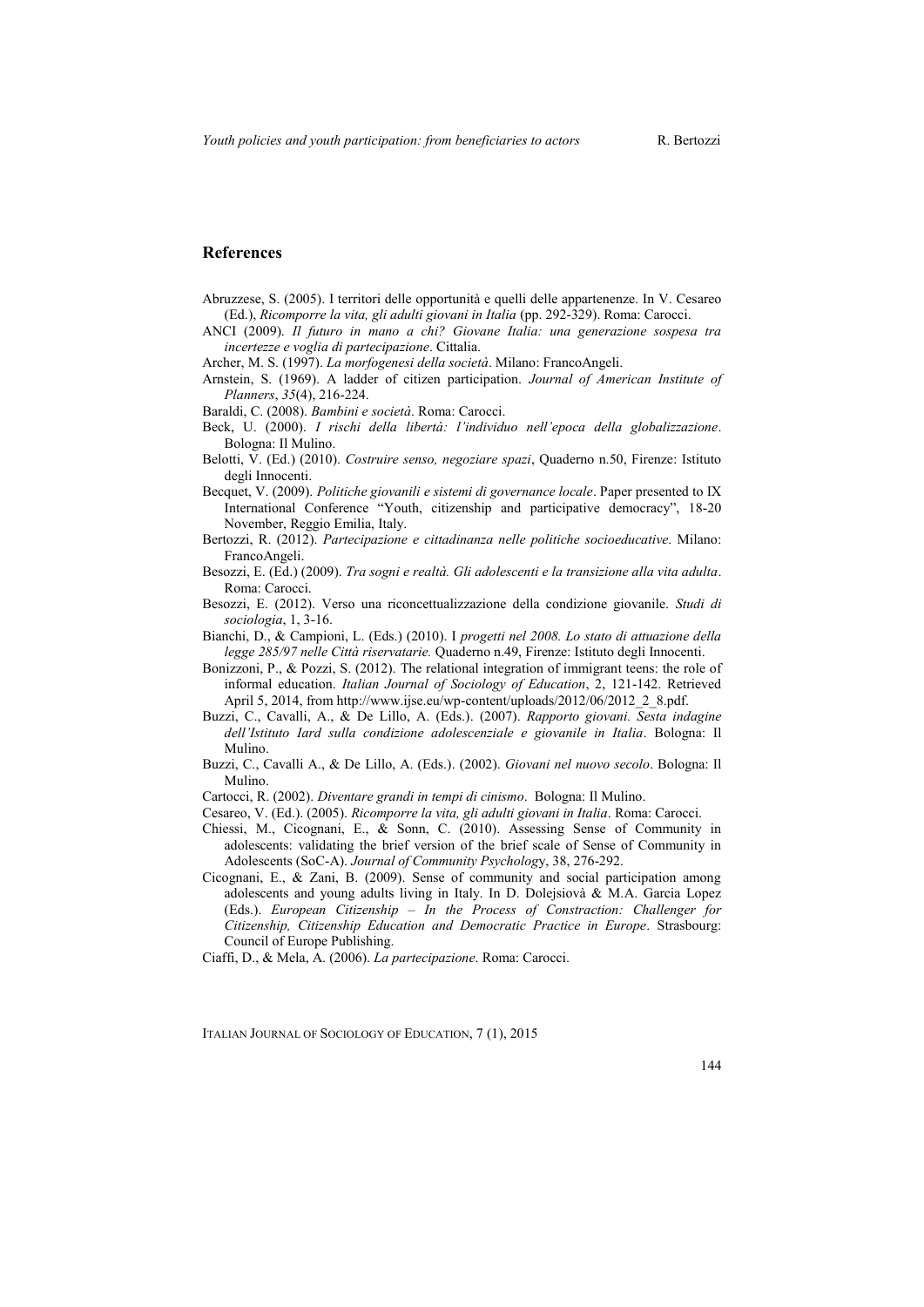- Colombo, M. (2008). *Cittadini nel welfare locale. Una ricerca su famiglie, giovani e servizi per i minor*i. Milano: FrancoAngeli.
- Colombo, E., Romaneschi, L., & Marchetti, C. (2009). *Una nuova generazione di italiani*. Milano: FrancoAngeli.
- Council of Europe (2012). *Recommendation on the Participation of Children and Young People under the Age of 18*, Recommendation CM/Rec(2012)2 of the Committee of Ministers to member States, Adopted by the Committee of Ministers on 28 March 2012 at the 1138th meeting of the Ministers' Deputies.
- Council of Europe (2003). *Revised European Charter on the Participation of Young People in Local and Regional Life*, 21 May 2003.
- Cucca, R. (2008). La partecipazione dei cittadini alla costruzione del welfare locale. Forme, finalità, attori. In M. Colombo (Ed.), *Cittadini nel welfare locale* (pp. 27-40). Milano: FrancoAngeli.
- Cuconato, M., & Walther, A. (2009). *Young people as citizens in the making: ambivalences and ambiguities of participation.* Paper presented at the 4<sup>th</sup> Conference Young People & Societies in Europe and around the Mediterranean, 26-28 March, Forlì, Italy.
- Davies, B. (2005). Youth work: a manifesto of our times. *Youth and Policy*, 88, 5-27.
- De Luigi, N. (2012). La transizione alla vita adulta nelle società europee: nuove direzioni di ricerca tra equivoci e opportunità. *Studi di sociologia*, 1, 41-52.
- De Luigi, N. (2007). *I confini mobili della giovinezza*. Milano: FrancoAngeli.
- De Luigi, N., Martelli, A., & Zurla, P. (2004). *Radicamento e disincanto. Un'indagine sui giovani della provincia di Forlì-Cesena*. Milano: FrancoAngeli.
- Diamanti, I. (Ed.) (1999). *La generazione invisibile*. Milano: Edizioni Il Sole 24 Ore.
- Ekman, J., & Amna, E. (2012). Political participation and civic engagement: towards a new typology. *Human Affairs*, 22, 283-300. doi:10.2478/s13374-012-0024-1.
- Eurobarometro (2007). *Young Europeans. A survey among young people aged between 10- 30 in the European Union. Analytical Report*. Retrived on March, 5, 2011 from http://ec.europa.eu/public\_opinion/Flash/fl\_202\_en.pdf.
- Eurobarometro (2011). *Youth on the move. Analytical Report*. Retrieved on October, 10, 2013 from http://ec.europa.eu/public\_opinion/flash/fl\_319a\_en.pdf.
- Fletcher, A. (2011). *Ladder of Youth Voice, The Freechild Project*. Retrieved November, 20, 2013 from http://www.freechild.org/ladder.htm.
- Gallo, A. & Di Girolamo, G. (2014). *Non diamoci pace*. Bologna: Edizioni Caracò.
- Govoni, F., & Marinuzzi, M. (2011). "Ricordare per progettare". Conoscere le politiche giovanili di ieri per pensare quelle di oggi. *Autonomie locali e servizi sociali*, XXXIV, 1, 49-65.
- Hart, R. (1992). *Children's Participation: from tokenism to citizenship*. Florence: UNICEF.
- IARD (2001). *Study on the state of young people and youth policy in Europe. Comparative Report*. Vol. I. Retrieved on March, 10, 2011 from http://europa.eu.int/comm/dgs/education/youth.
- ICCS (2009). *La terza indagine IEA sull'Educazione civica e alla Cittadinanza. Rapporto Nazionale*. Invalsi. Napoli: Ed. Tecnodid.
- Innovations in Civic Participation (2010). *Youth civic participation in action: Meeting community and youth need worldwide*. Washington DC: Innovations in Civic Participation.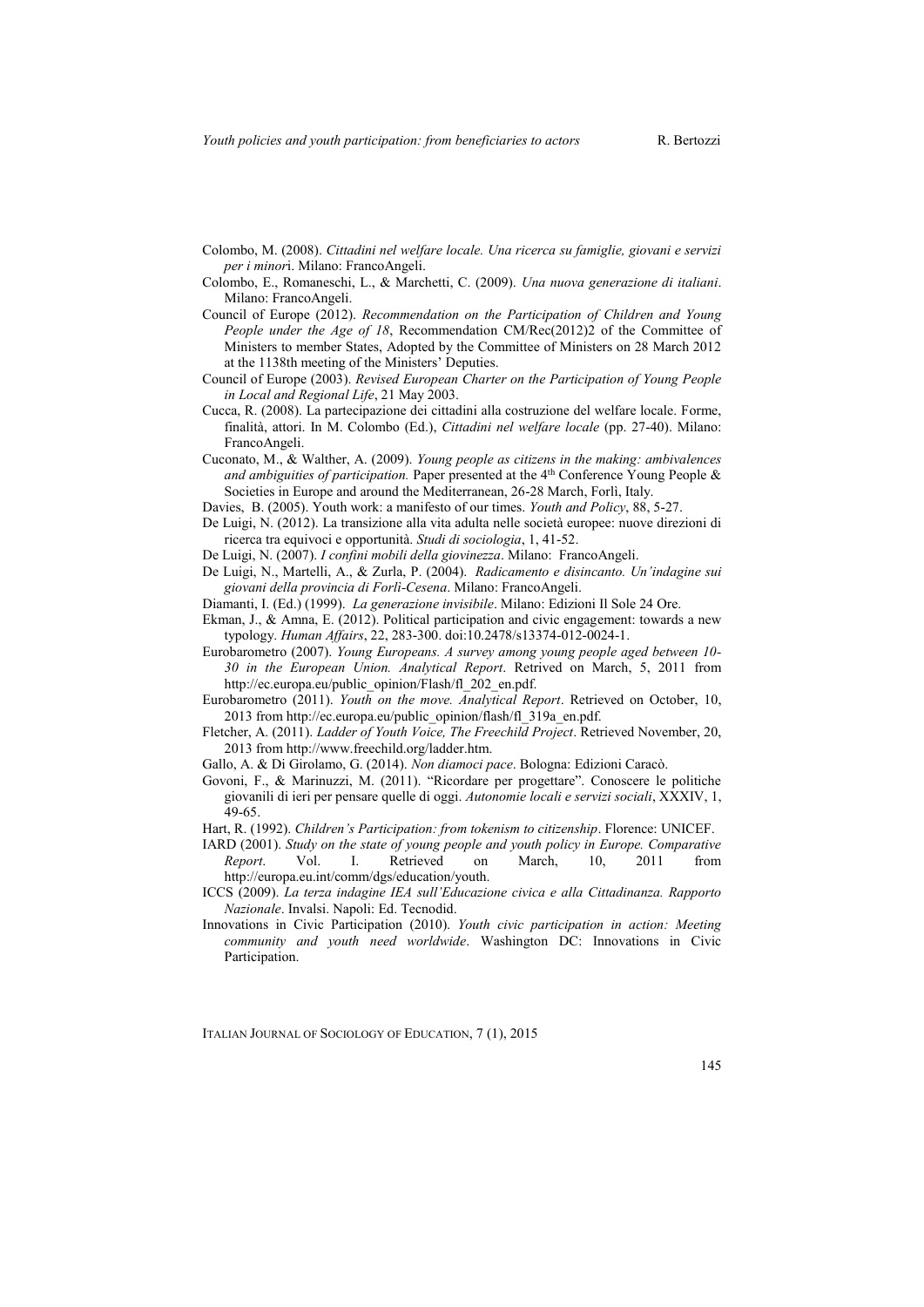- Lansdown, G. (2009). The realisation of children's participation rights. In B. Percy-Smith & N. Thomas, *A Handbook of Children and Young People's Participatio*n (pp. 11-23). London: Routledge.
- Lavanco, G., & Varveri, L. (2007). La partecipazione politica dei giovani. In B. R. Gelli (Ed.), *Le nuove forme della partecipazione* (pp. 121-132). Roma: Carocci.
- Lodigiani, R. (2008). *Welfare attivo. Apprendimento continuo e nuove politiche del lavoro in Europa*. Trento: Erickson.
- Marini, D. (2013). *Indagine LaST, Community Media Research, Questlab, La Stampa*. Retrieved September, 30, 2013 from www.communitymediaresearch.it.
- Merico, M. (2004). *Giovani e società*. Roma: Carocci.
- Mesa, D. (2010). *Le politiche giovanili in Italia: attori, prospettive e modelli di intervento*. *Autonomie locali e servizi sociali*, 2, 261-274.
- Morciano, D., & Scardigno, F. (2014). The identity of youth work as an agent of social equality. *Italian Journal of Sociology of Education*, 6 (1), 25-52. Retrieved on March,  $2014$ , from http://www.ijse.eu/wp-content/uploads/2014/02/2014\_1\_2.pdf.
- Mortari, L. (2008). *Educare alla cittadinanza partecipata*. Milano: Mondadori.
- Pitti, I. (2013). *Un nuovo modo di essere cittadini. Partecipazione giovanile, politiche partecipative e (in)capacità di riconoscimento*. Paper presented at the Espanet Conference "Italia, Europa: Integrazione sociale e integrazione politica", University of Calabria, Rende, 19-21 september.
- Prout, A., Simmons, R., & Birchall, J. (2006). Reconnecting and extending the research agenda on children's participation: mutual incentives and the participation chain. In E. K. M. Tisdall, J.M. Davis, M. Hill, & A. Prout (Eds.), *Children, Young People and Social Inclusion. Participation for what?* (pp.75-100). Bristol: The Policy Press.
- Rauty, R. (Ed.) (2008). *La ricerca giovane. Percorsi di analisi della condizione giovanile*. Lecce: Kurumuny.
- Regione Emilia-Romagna (2010). *Gli spazi di Aggregazione giovanile in Emilia-Romagna. Report regionale.*
- Salto-Youth (2012). *Recognition of youth work and non-formal and informal learning within the field of youth*. Current European developments. Retrieved January, 2014, from http://www.salto-youth.net/rc/training-and-cooperation/recognition.
- Santerini, M. (2001). *Educare alla cittadinanza. La pedagogia e le sfide della globalizzazione.* Roma: Carocci.
- Scardigno, A. F., & Manuti, A. (2011). *Giovani che partecipano. Una ricerca sulle politiche giovanili della Regione Puglia*. Roma: Aracne.
- Sebastiani, C. (2007). *La politica delle città*. Bologna: Il Mulino.
- Shaw, A., Brennan, M., Chaskin, R., & Dolan, P. (2012). *Youth Civic Engagement in Non-Formal Education*. Child and Family Research Centre, National University of Ireland, Galway. Retrieved on March, 5, 2014, from www.childandfamilyresearch.ie.
- Smith, M. K. (2013). What is youth work? Exploring the history, theory and practice of youth work. In *The encyclopedia of informal education*. Retrieved on January, 10, 2014, from www.infed.org/mobi/what-is-youth-work-exploring-the-history-theory-andpractice-of-work-with-young-people.
- Stoecklin, D. (2013). Theories of action in the field of child participation: In search of explicit frameworks. *Childhood, 20*(4), 443-457.